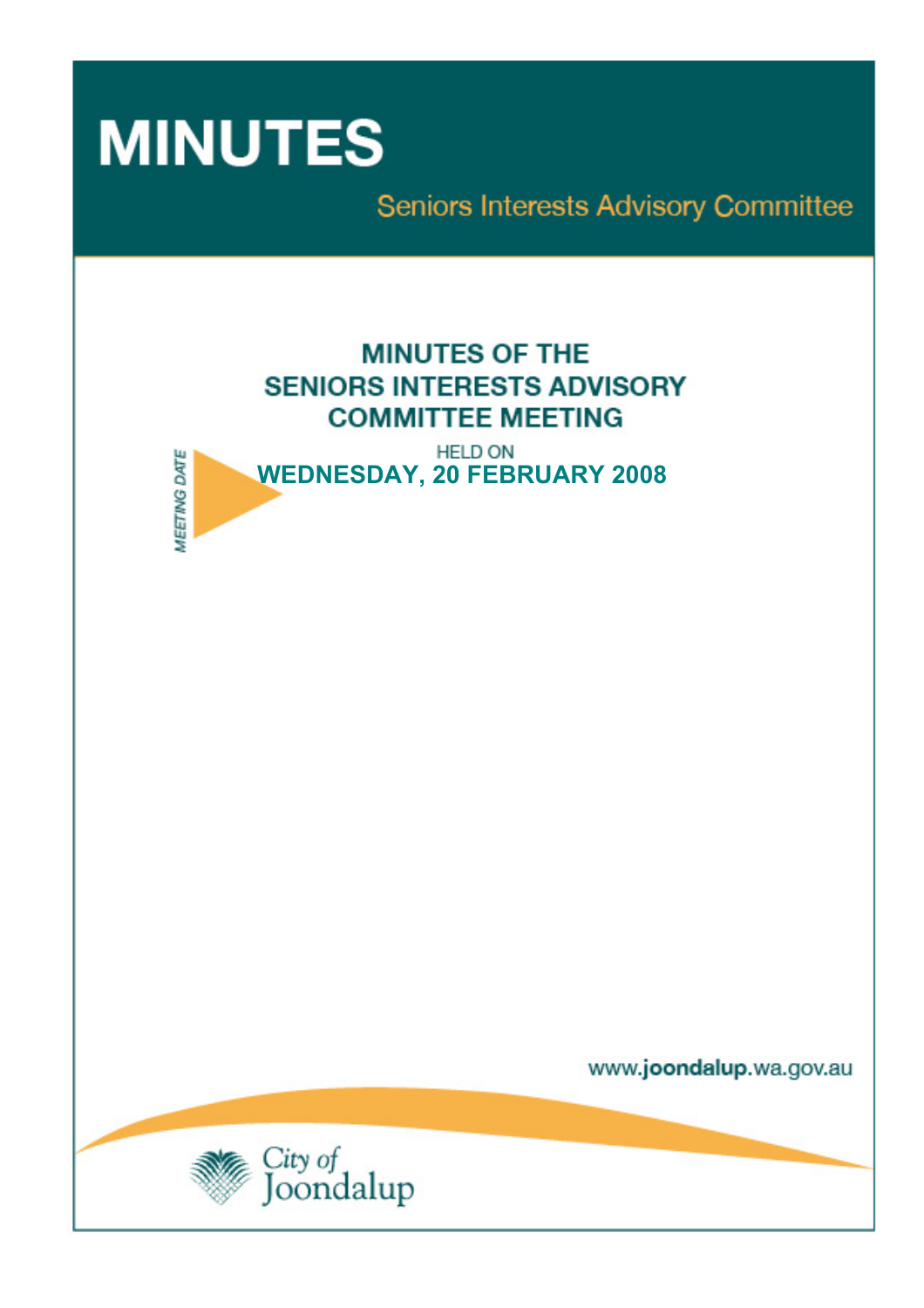# **CITY OF JOONDALUP**

# **MINUTES OF THE SENIORS INTERESTS ADVISORY COMMITTEE MEETING HELD IN CONFERENCE ROOM 3, JOONDALUP CIVIC CENTRE, BOAS AVENUE, JOONDALUP ON WEDNESDAY, 20 FEBRUARY 2008**

# **ATTENDANCE**

# **Committee Members:**

| Cr Brian Corr           | <b>Presiding Person</b>        | South-East Ward                            |
|-------------------------|--------------------------------|--------------------------------------------|
| Cr Fiona Diaz           | <b>Deputy Presiding Person</b> | South Ward                                 |
| Ms Joy Coleman          |                                | <b>Community Member</b>                    |
| <b>Ms Valerie Corey</b> |                                | <b>Community Member</b>                    |
| Ms Patricia Geary       |                                | <b>Community Member</b>                    |
| Ms Margaret March       |                                | <b>Community Member</b>                    |
| Mr Peter Boam           |                                | <b>WA Retirement Complexes</b>             |
| Mr Allyn Bryant         |                                | <b>Association of Independent Retirees</b> |
| Ms Maria Bunn           |                                | Multicultural Aged Care Services WA        |
| Ms Lynda Waterman       |                                | Senior Community Liaison Officer           |
| Officers:               |                                |                                            |
| Mr Mike Smith           |                                | Manager, Marketing Communications &        |
|                         |                                | Council Support to 0948 hrs                |
| $\cdots$                |                                |                                            |

| <b>IVIL IVIIKE SITIILIT</b> | Manager, Marketing Communications &        |
|-----------------------------|--------------------------------------------|
|                             | Council Support to 0948 hrs                |
| Ms Rebecca Moore            | Manager, Community Development & Libraries |
| Ms Julie Forrester          | Coordinator, Community Services            |
| <b>Ms Pauline Sookloll</b>  | <b>Community Development Officer</b>       |
|                             | <b>Community Services</b>                  |
| Ms Lesley Taylor            | <b>Administrative Secretary</b>            |
|                             |                                            |

# **DECLARATION OF OPENING**

The Manager, Marketing Communications and Council Support declared the meeting open at 0939 hrs.

# **ELECTION OF PRESIDING PERSON**

*Section 5.12 of the Local Government Act 1995 requires a committee appointed by a local government, to elect a presiding person as the first item of business at its first meeting. Schedule 2.3 of the Act requires the Chief Executive Officer to preside.* 

Due to the unavailability of the CEO, the CEO delegated authority to Manager Marketing Communications & Council Support to oversee the election process of the Presiding Person and Deputy Presiding Person.

Mr Bryant nominated Cr Corr for the position of presiding person. Cr Corr accepted the nomination.

There being no further nominations, Cr Corr was elected unopposed to the position of presiding person and assumed the Chair at 0946 hrs.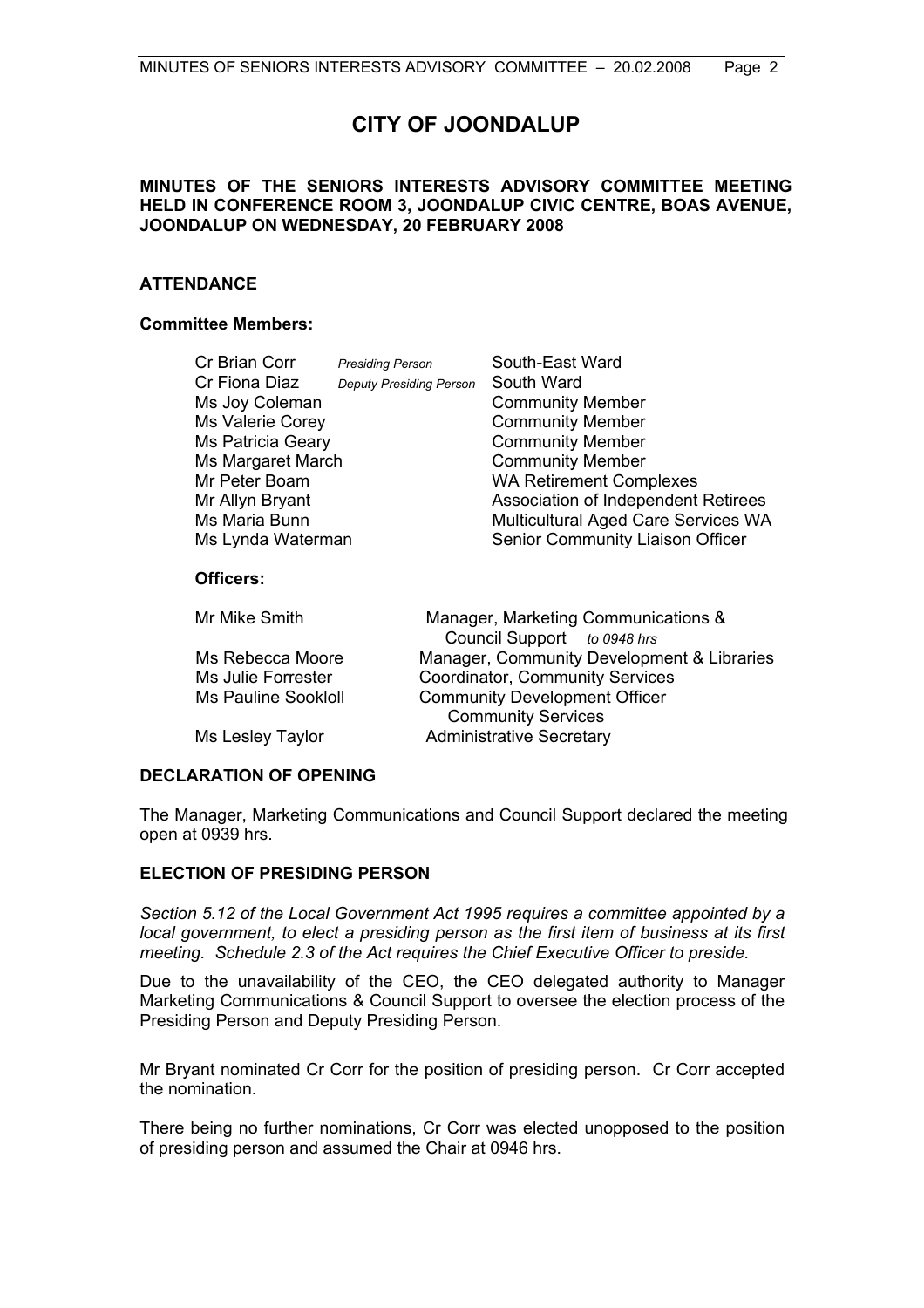# **ELECTION OF DEPUTY PRESIDING PERSON**

Cr Corr nominated Cr Diaz for the position of deputy presiding person. Cr Diaz accepted the nomination.

There being no further nominations, Cr Diaz was elected unopposed to the position of deputy presiding person.

# **APOLOGIES/LEAVE OF ABSENCE**

Apology - Mr Alex Cilia La Corte National Seniors

# **CONFIRMATION OF MINUTES**

MINUTES OF THE SENIORS INTERESTS ADVISORY COMMITTEE MEETING HELD ON 3 OCTOBER 2007

**MOVED Mr Peter Boam, SECONDED Ms Joy Coleman that the minutes of the meeting of the Seniors Interests Advisory Committee held on 3 October 2007 be confirmed as a true and correct record.** 

# The Motion was Put and **CARRIED** (10/0)

**In favour of the motion:** Crs Corr and Diaz, Peter Boam, Allyn Bryant, Maria Bunn, Joy Coleman, Valerie Corey, Patricia Geary, Margaret March, and Lynda Waterman

*Manager, Marketing Communications & Council Support left the Room at 0948 hrs.* 

# **ANNOUNCEMENTS BY THE PRESIDING PERSON WITHOUT DISCUSSION**

Nil.

# **DECLARATIONS OF INTEREST**

Nil.

# **IDENTIFICATION OF MATTERS FOR WHICH THE MEETING MAY SIT BEHIND CLOSED DOORS**

Nil.

# **PETITIONS AND DEPUTATIONS**

Nil.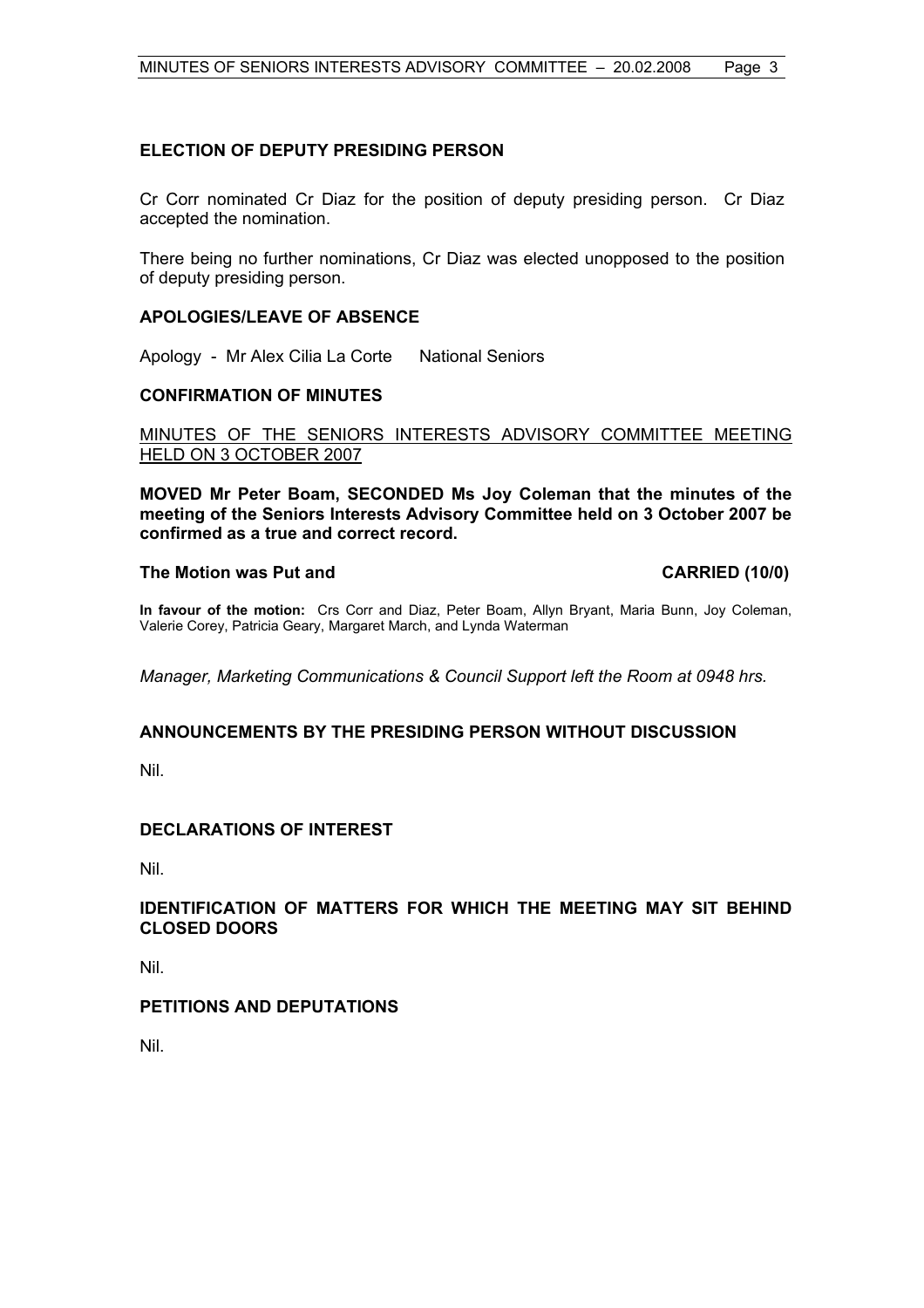# **REPORTS**

# **ITEM 1 SENIORS INTERESTS ADVISORY COMMITTEE - MEETING DATES 2008 - [55511]**

**WARD:** All

**RESPONSIBLE** Mr Clayton Higham **DIRECTOR:** Planning and Community Development

# **PURPOSE**

To propose meeting dates for the Seniors Interests Advisory Committee for 2008.

#### **EXECUTIVE SUMMARY**

The terms of reference of the committee state "that the committee must meet bimonthly." The dates have been set to ensure that the terms of reference are adhered to.

#### **BACKGROUND**

During 2007 the committee met every two months on the first Wednesday of the month in which it fell. A majority of the 2008 members are continuing from last year, so the meeting dates have been set taking their past availability into consideration.

# **DETAILS**

The meeting dates proposed for the committee are:

- 2 April 2008
- 4 June 2008
- 6 August 2008
- 1 October 2008
- 3 December 2008

# **COMMENT**

It is important that the dates are set ahead of time to allow for the preparation of agenda items and information provided to the committee.

# **ATTACHMENTS**

Nil.

# **VOTING REQUIREMENTS**

Simple Majority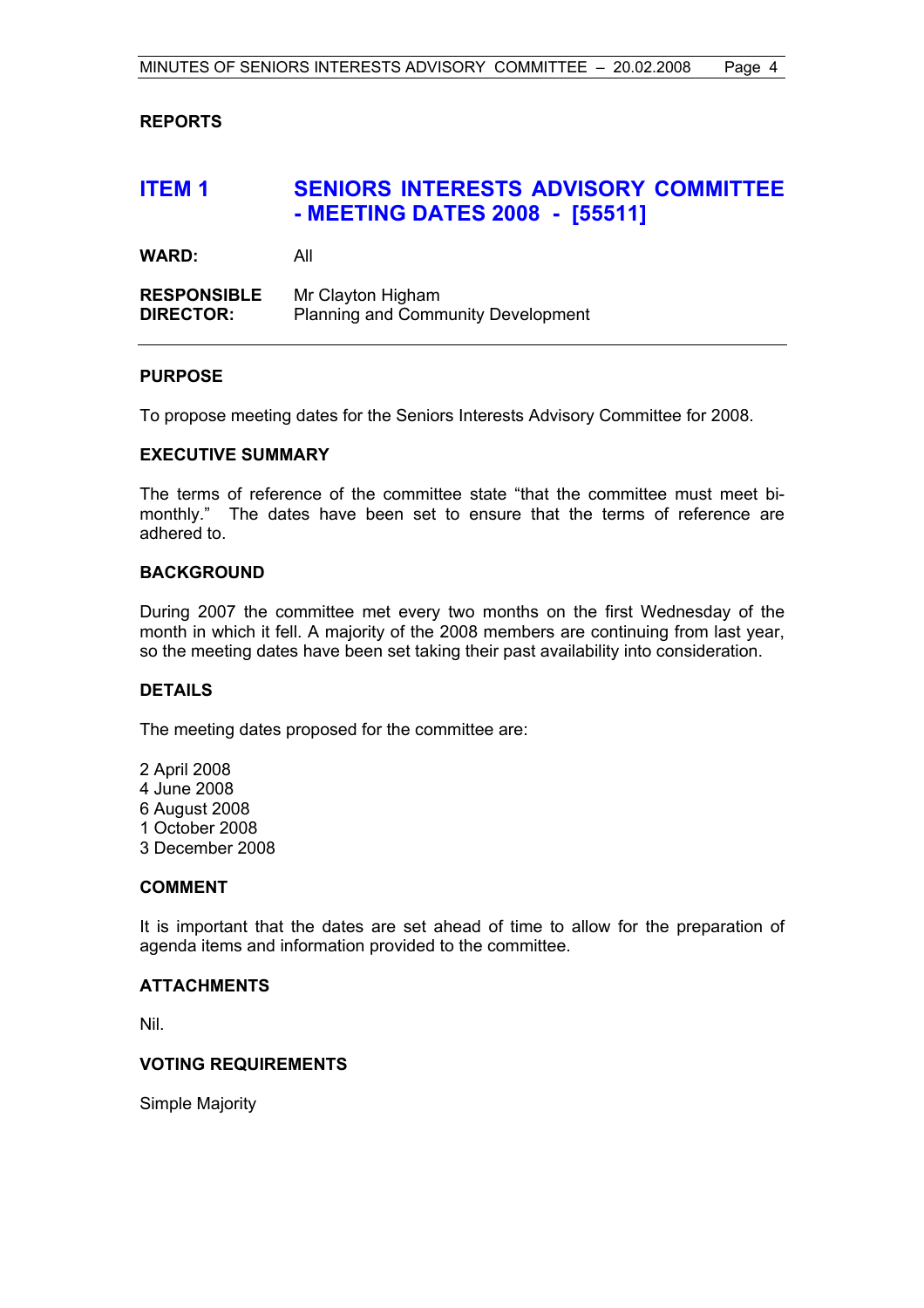**MOVED Mr Allyn Bryant, SECONDED Mr Peter Boam that the Seniors Interests Advisory Committee ADOPTS the following dates for its meetings, to be held at 9.30 am in the Joondalup Civic Centre, Boas Avenue, Joondalup:** 

- **2 April 2008**
- **4 June 2008**
- **6 August 2008**
- **1 October 2008**
- **3 December 2008**

# The Motion was Put and **CARRIED** (10/0)

**In favour of the motion:** Crs Corr and Diaz, Peter Boam, Allyn Bryant, Maria Bunn, Joy Coleman, Valerie Corey, Patricia Geary, Margaret March, and Lynda Waterman

# **ITEM 2 THE ART OF AGEING - EVALUATION OF THE SENIORS EVENT HELD 9 TO 14 SEPTEMBER 2007 - [55511]**

**WARD:** All

**RESPONSIBLE** Mr Clayton Higham **DIRECTOR:** Planning and Community Development

# **PURPOSE**

To provide the Seniors Interests Advisory Committee (SIAC) with an evaluation of "Seniors – The Art of Ageing" event held 9 to 14 September 2007 for information.

# **EXECUTIVE SUMMARY**

The response to "Seniors: The Art of Ageing" was very positive, providing an opportunity for seniors to attend and participate in a wide range of activities. Overall the week was very successful and provided an excellent opportunity to build on the event successes to date.

*"It is recommended that the Seniors Interests Advisory Committee NOTES the evaluation report on the "Seniors: The Art of Ageing" event held 9 to 14 September 2007 forming Attachment 1 to this Report."* 

# **BACKGROUND**

Since 2004 a range of formats has been tested to celebrate seniors within the City. In 2004 the inaugural seniors event the "Live Life Festival: A Regional Event for Seniors" was held by the City. This event took place between  $15 - 20$  November 2004. In 2005 "Living Now: A Seminar for Seniors" was the second annual seniors event, held in a single venue on one day.

The third annual seniors event "Seniors: This is Your Life" was held during the week 11-15 September 2006.Members of the SIAC were involved in the organising committee for this event. Events were held in a range of venues.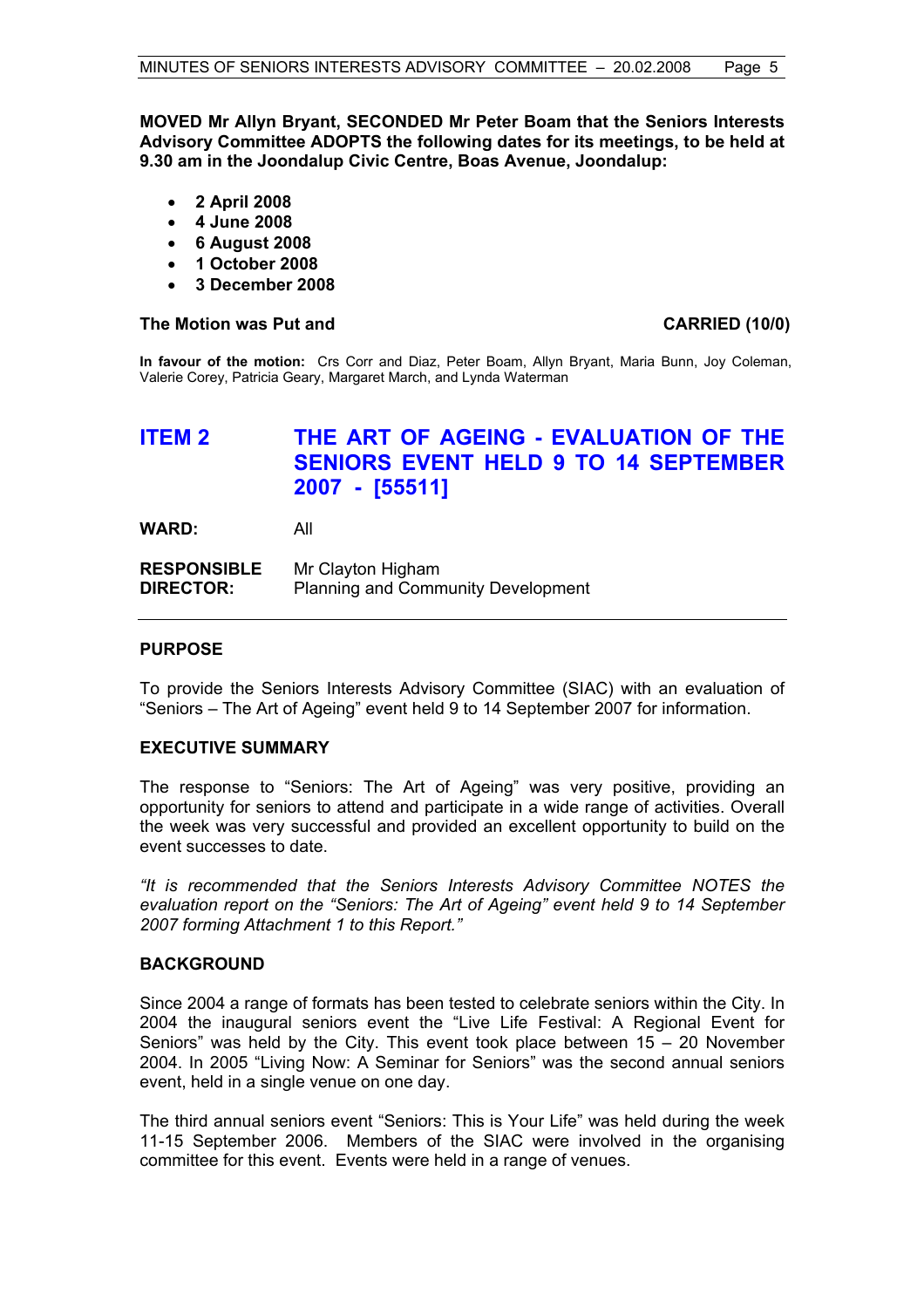The fourth annual seniors event "Seniors: The Art of Ageing" was held during the week 9-14 September 2007. Members of the SIAC were involved in the organising committee. Activities were also held in a number of venues.

# **DETAILS**

The 2007 event continued to promote the principles of positive active ageing. The focus was on forming collaborative relationships and promoting existing City programs as well as involving external stakeholders.

The 'Seniors: The Art of Ageing" event was based at two central locations – City of Joondalup Leisure Centres, Craigie (CJLC) and the Joondalup Library. The event was launched on Sunday 9 September 2007 at CJLC and entertainment/activities were provided at CJLC and the Joondalup Library throughout the week.

An Expo took place on Thursday 13 September 2007 at CJLC, providing an opportunity to involve external stakeholders and offer seniors information about programs and services available in the community.

Community-based activities offered during the week included: Joondalup Police Academy tours, blend(er) gallery – showcasing artworks created by seniors involved in the *Art Education Program for Seniors* and Centrelink seminars on various financial issues facing seniors.

# **Evaluation**

Surveys were distributed and filled out at the completion of most sessions during the week. There was a 26.7% response rate to the evaluation surveys.

# **Highlights**

Highlights of the event were the sessions conducted by Sabrina Hahn – the Gardening Guru and the Joys of Women – Italian Women's Choir concert hosted by Woodvale Senior High School.

The Seniors Special Lunch at the West Coast TAFE Pavilion Restaurant was also a key attraction. TAFE Management reported that the restaurant was fully booked each day during the week.

# **Challenges**

Strategies to overcome key challenges identified by the organising committee were –

- Allow more time for printing and distribution of the program.
- City of Joondalup Leisure Centres, Craigie was not a suitable venue for some activities.
- Ensure that the restaurant gives priority to City of Joondalup residents while booking in the event week.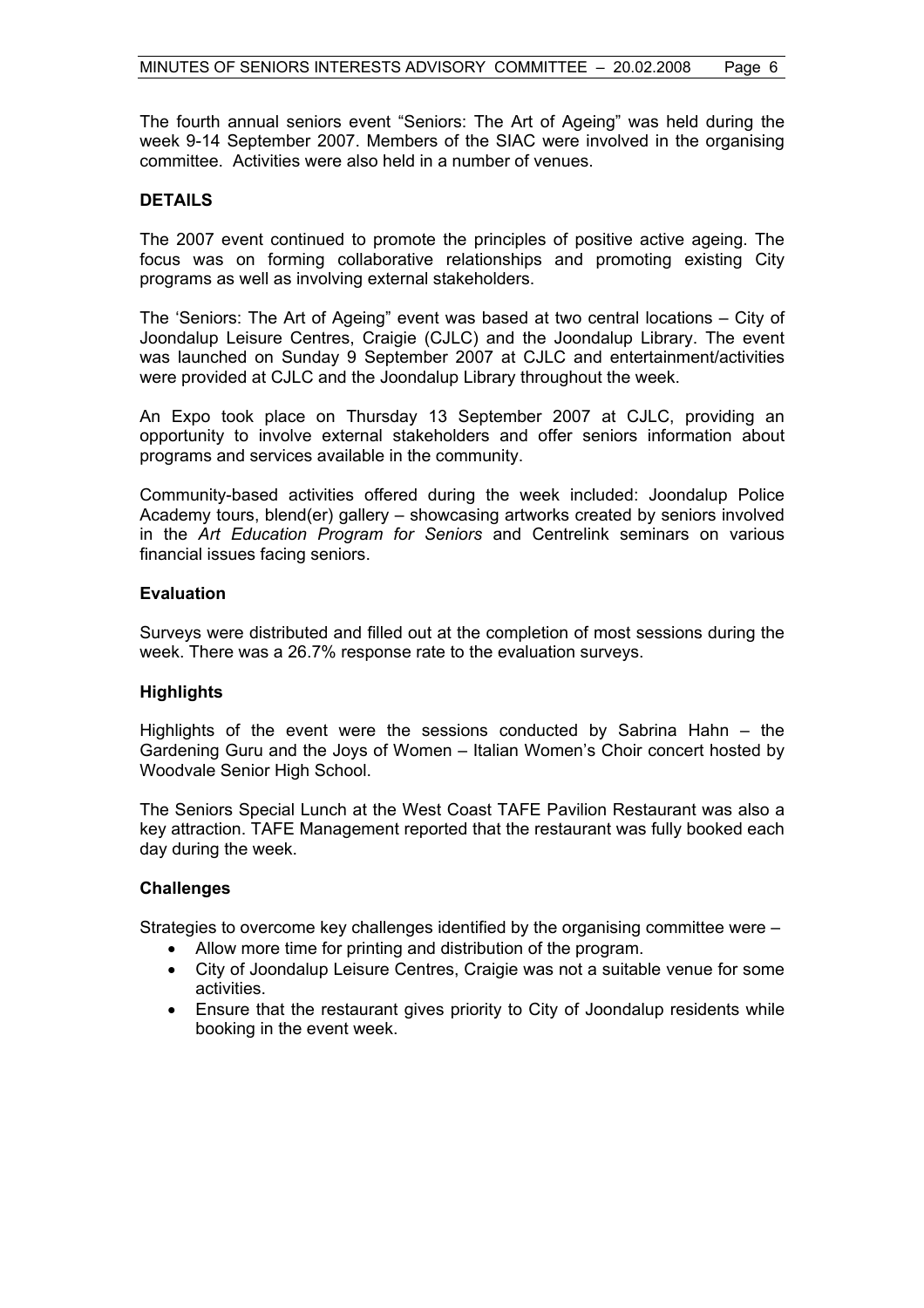# **Attendance and Levels of Satisfaction**

The table below lists key events during the week, the attendance rates and the satisfaction levels of participants.

| <b>Date</b>  | <b>Time</b> | <b>Event</b>                       | <b>Attendance</b> | <b>Satisfaction</b> |
|--------------|-------------|------------------------------------|-------------------|---------------------|
|              |             |                                    |                   | <b>Levels</b>       |
| 10.09.07     | 10.00am     | <b>Bullseye</b>                    | 44                | 100% high           |
|              |             | Productions                        |                   | rating              |
|              | 2.00pm      | Police Academy                     | 40                | No evaluation       |
|              |             | tour                               |                   |                     |
|              | 2.30pm      | <b>Medicines</b>                   | $\overline{7}$    | 100% high<br>rating |
| 11.09.07     | 10.00am     | Joys of Women                      | 67                | 89% high rating     |
|              | 11.00am     | Police Academy                     | 40                | No evaluation       |
|              |             | Tour                               |                   |                     |
|              | 2.00pm      | <b>Wills</b>                       | 30                | 89% high rating     |
| 12.09.07     | 10.00am     | Sabrina Hahn                       | 42                | 100% high           |
|              |             |                                    |                   | rating              |
|              | 12.00pm     | <b>Equity Loans</b>                | 3                 | 100% high           |
|              |             |                                    |                   | rating              |
|              | 1.00pm      | Shirley and the<br><b>Starlets</b> | 66                | 79% high rating     |
|              | 2.00pm      | <b>Silver Threads</b>              | 56                | 100% high           |
|              |             |                                    |                   | rating              |
| 13.09.07     | All day     | Expo                               | 200               | 100% high           |
|              |             |                                    |                   | rating              |
| 14.09.07     | 10.00am     | Sabrina Hahn                       | 30                | 100% high           |
|              |             |                                    |                   | rating              |
| <b>Total</b> |             |                                    | 625               |                     |

Overall satisfaction of all activities is shown in the graph below. Respondents were asked to rate their satisfaction of the event at high, medium or low. The level of "low" had a 0% response rate.



The ages of participants are depicted in the graph below. The largest representation was in the 70 to 79 age bracket.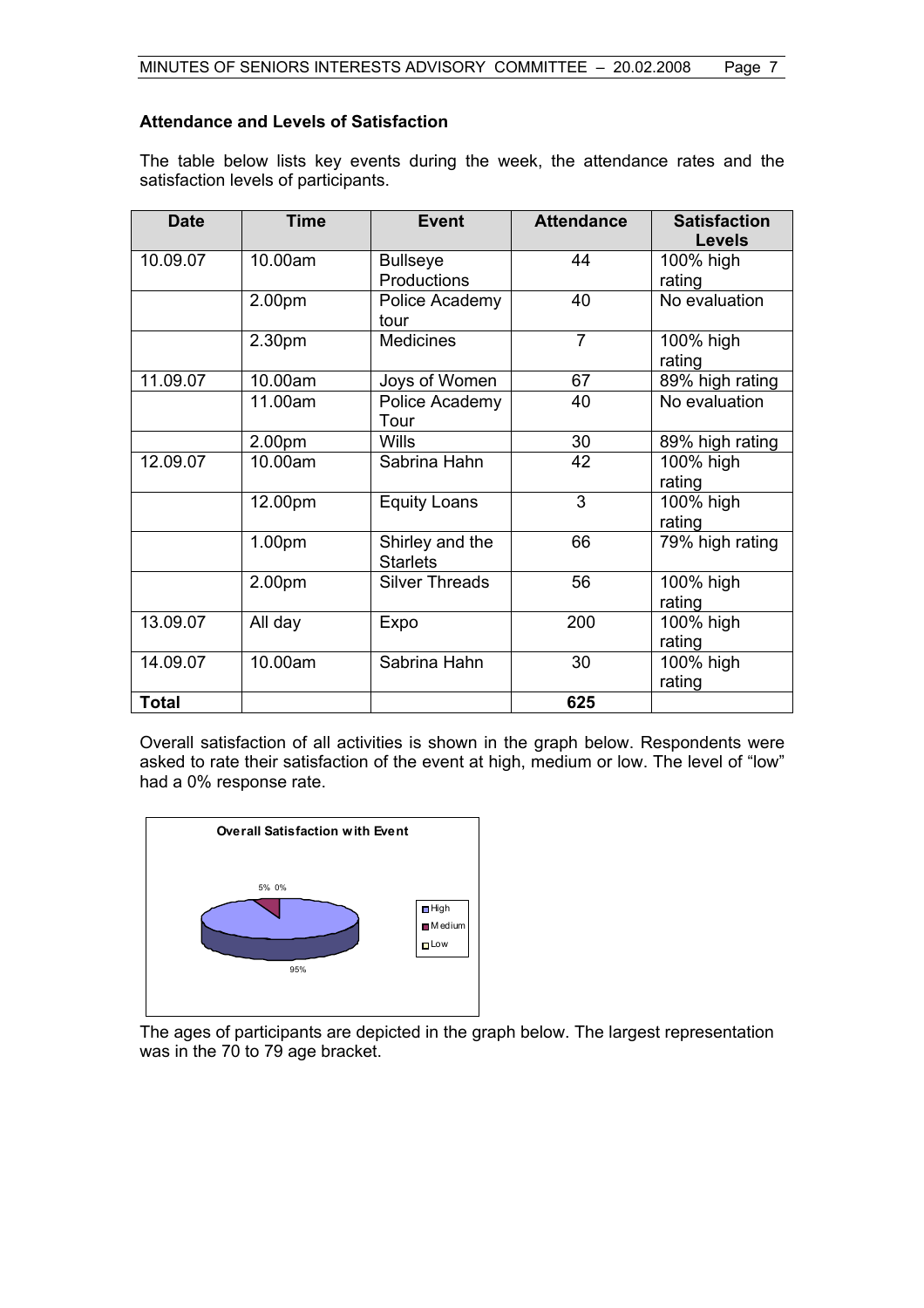

#### **Link to Strategic Plan:**

The provision of events and activities for seniors is linked to the current Strategic Plan through the outcomes, objectives and strategies under the Key Focus Area – Community Wellbeing.

#### **Financial/Budget Implications:**

\$7,600 was allocated in the 2006/2007 budget to enable the City to host a seniors event. The working group included activities that attracted either low or no cost in order to host an event that balanced quality with value for money.

| <b>Account No:</b>    | 1.4500.5131.0001.A134  |
|-----------------------|------------------------|
| <b>Budget Item:</b>   |                        |
| <b>Budget Amount:</b> | \$7,600                |
| <b>YTD Amount:</b>    | \$6,676 as at 30.10.07 |
| <b>Actual Cost:</b>   | \$7,700                |

# **COMMENT**

Feedback from 625 participants' demonstrated high levels of satisfaction of the activities offered during the 2007 Seniors Event. The organising committee supports the continuation of the event in 2008.

The seniors event provides opportunities for the City to provide information and promote all of the relevant programs and services (from all areas of the City) to this growing sector of the community.

# **ATTACHMENTS**

Attachment 1 Seniors Event Program

# **VOTING REQUIREMENTS**

Simple Majority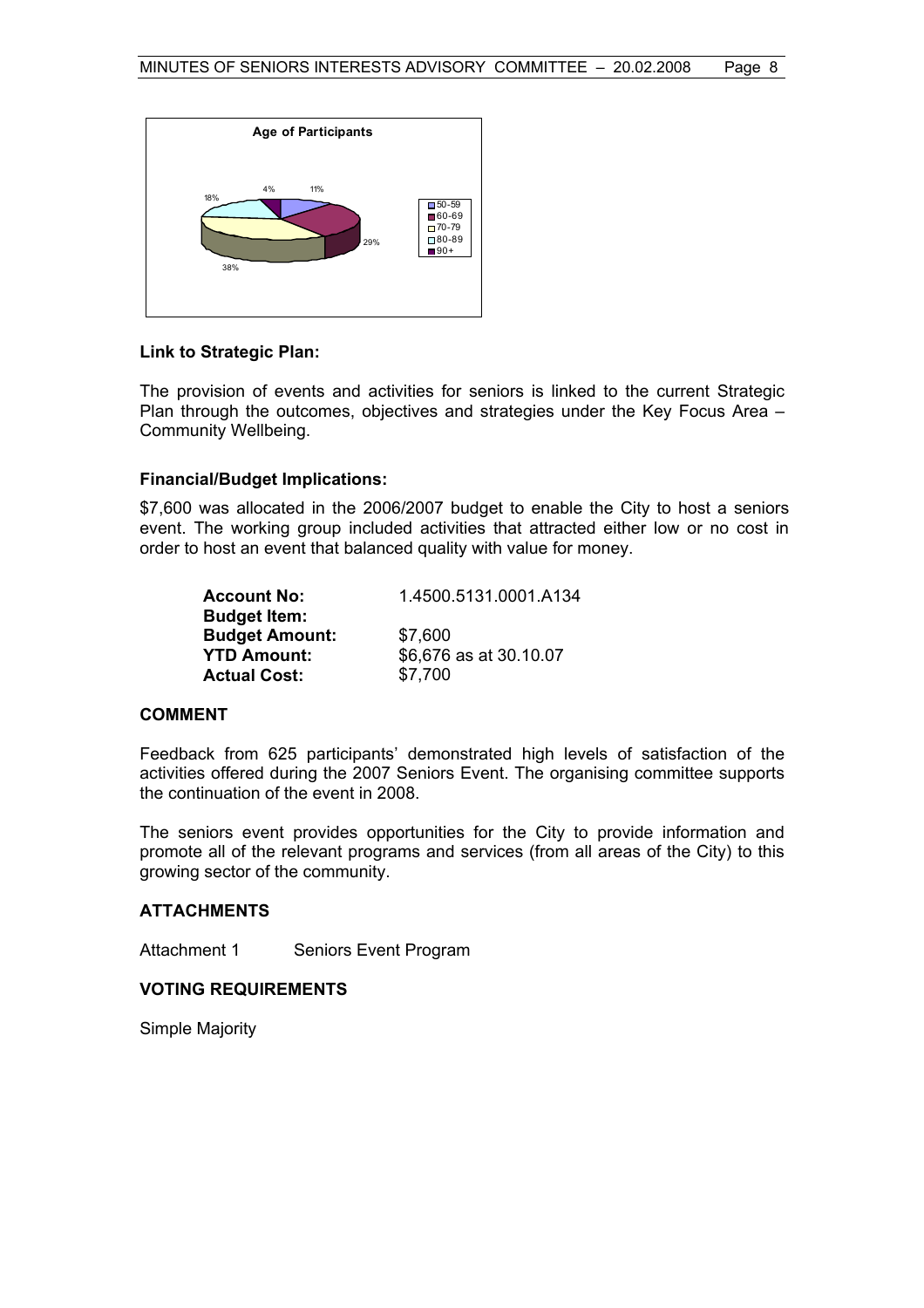# **MOVED Ms Joy Coleman, SECONDED Ms Margaret March that the Seniors Interests Advisory Committee NOTES the evaluation report on the "Seniors: The Art of Ageing" event held 9 to 14 September 2007 forming Attachment 1 to this Report.**

Discussion ensued.

#### The Motion was Put and **CARRIED** (10/0)

**In favour of the motion:** Crs Corr and Diaz, Peter Boam, Allyn Bryant, Maria Bunn, Joy Coleman, Valerie Corey, Patricia Geary, Margaret March, and Lynda Waterman

*Appendix 1 refers* 

# **ITEM 3 SERVICES, EVENTS AND ACTIVITIES PROVIDED FOR SENIORS - [55511]**

**WARD:** All

**RESPONSIBLE** Mr Clayton Higham **DIRECTOR:** Planning and Community Development

#### **PURPOSE**

To provide the Seniors Interests Advisory Committee (SIAC) with information about services, events and activities provided by the City in 2007.

# **EXECUTIVE SUMMARY**

At its meeting in October 2007, the SIAC requested that a report be presented to the next meeting. The report was to be about services provided by the City to seniors in 2007.

*It is recommended that the (SIAC) NOTES the report about services, events and activities provided by the City to seniors in the community in 2007.* 

#### **BACKGROUND**

The City of Joondalup currently provides a wide range of services, activities and subsidies that benefit senior members of the community. The information in this report provides an outline of what was offered in 2007 and summarises the attendance and satisfaction levels of participants.

# **DETAILS**

Details of services, events and activities offered by the City are outlined below: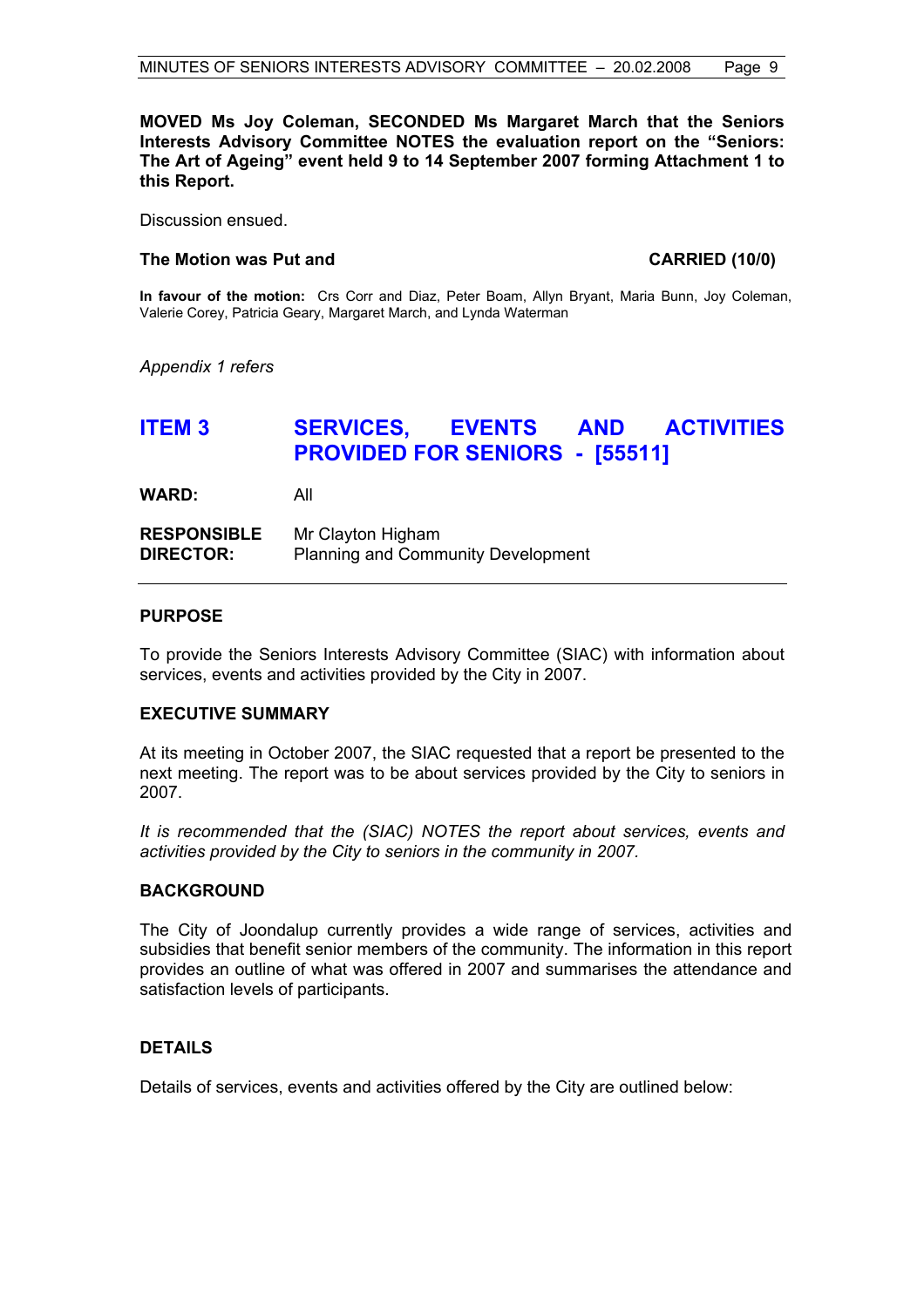Seniors Interests Advisory Committee (SIAC)

The SIAC consists of 2 elected members, 6 representatives from not-for-profit or commercial organisations that provide services to seniors and 4 seniors who are members of the community who have an interest in seniors' issues.

The role of the SIAC is to provide advice to Council to ensure that the concerns of seniors are adequately represented in the City's planning processes and the strategic directions being developed for older people across the City.

# **Seniors Plan**

The Seniors Plan was developed to assist in the strategic development and planning of the current and future needs of seniors and address the City's changing population demographics. The Plan, which is reviewed regularly, guides the work of the City. It enables Council to make decisions on current and future seniors services and support the ongoing work of community groups, organisations and agencies in meeting the needs of seniors.

# **Use of Community Facilities**

The City provides free use of its community facilities for senior citizen groups who are ratepayers of the City of Joondalup.

# **Seniors Centres**

The City provides its buildings to seniors clubs and groups on a rent-free basis. The City also subsidises telephones and hairdressing services for seniors at various City facilities. Senior Citizens Centres and Clubs supported by the City of Joondalup are:

- o Duncraig Seniors Citizens Club 49 Beddi Road, Duncraig
- o Greenwood / Warwick Senior Citizens Club Dorchester Avenue, Warwick
- o Whitfords Senior Citizens Club Cnr Banks and Marmion Avenues, Hillarys
- o Ocean Ridge Seniors Citizens Club Constellation Drive, Beaumaris
- o Kingsley Seniors Citizens Club Kingsley Reserve Clubrooms 72 Kingsley Drive, Kingsley
- o WANJOO Seniors Timberlake Drive, Woodvale

# **Library Services**

Seniors Circle - A monthly program where seniors can enjoy a presentation, information session or simply be entertained.

*Seniors Games - A monthly event where seniors play games such as Scrabble, Chess, Rummikub, Mahjong, Upwords, Bridge and many more.* 

Internet and Catalogue training for seniors at Joondalup Library, provides an opportunity for seniors to learn and confidently use the internet and the Library's online computer catalogue.

Books on Wheels delivers books to people who are unable to reach their public library because they are house bound due to frail health or limited mobility.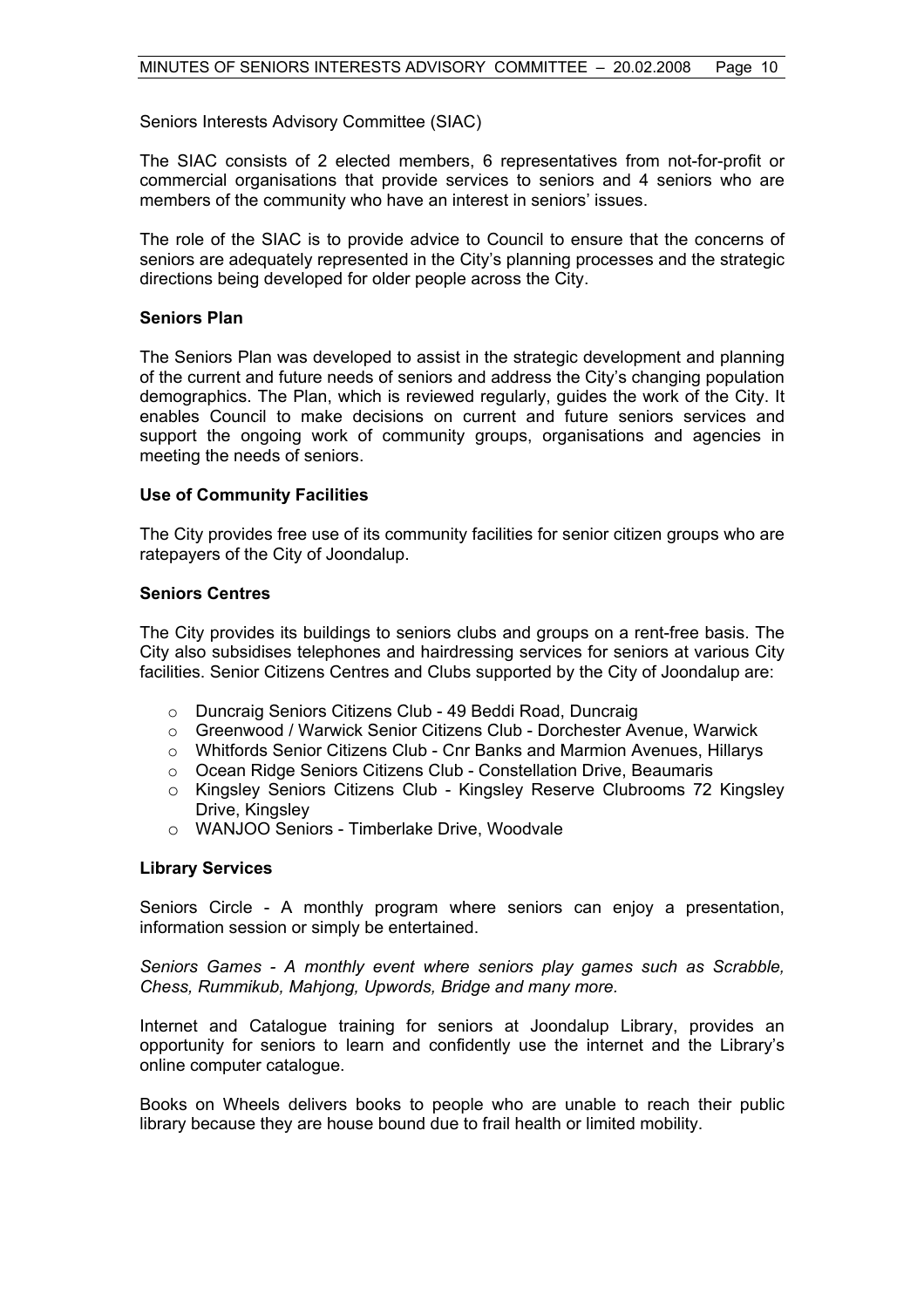Other programs offered by the Libraries to all ages but are predominantly utilised by Seniors are:

- o Book Clubs
- o Criminal Profiling Clubs
- o Mahjong Club
- o Discovery Sessions
- o Book Launches
- o Platinum 50+ Adventure

This year round program offers a wide range of activities from practical lifestyle leisure workshops to adventurous challenges. Activities for 2007 included snorkelling, archery, abseiling and walking the Bibbulmun Track. The City Leisure Centres program focuses on City of Joondalup residents and Leisure Centre members over 50 years of age. The cost is \$8.00 / person / activity.

# **Community Transport Program**

The Community Transport Program provides a service for seniors in the City of Joondalup who experience difficulty accessing the public transport system.

The bus service picks people up from their home, taking them to either local shopping centres for shopping excursions or to various senior clubs for social and leisure activities.

# **Seniors Events**

The City regularly holds events for seniors to promote positive active ageing, health and wellbeing. In previous years, events have included: the "Live Life Festival"; "Living Now: A Seminar for Seniors"; and "Seniors: This is Your Life". The City attempts to work in partnership with existing groups and services when planning events.

Through the wide range of activities offered, people are encouraged to remain connected and engaged with their community as they age, through social, physical, cultural, spiritual and economic participation. The City's SIAC members are actively involved in planning and developing these major seniors events.

# **Prevention of Elder Abuse Network**

This program initiated by the City, is unique in local government. The purpose of the network is to provide a networking forum for service providers and to raise awareness of elder abuse / elder rights in the community. The network meets on a quarterly basis.

# **Sunday Serenades**

The series is an ongoing initiative of the Arts Development Scheme, following feedback from the community requesting more events for seniors. Presenting musical performances in the City's Civic Chambers is also an audience development initiative in advance of the opening of proposed performing arts facilities.

Tickets are \$9 adults / \$7 concession and are available at the door only.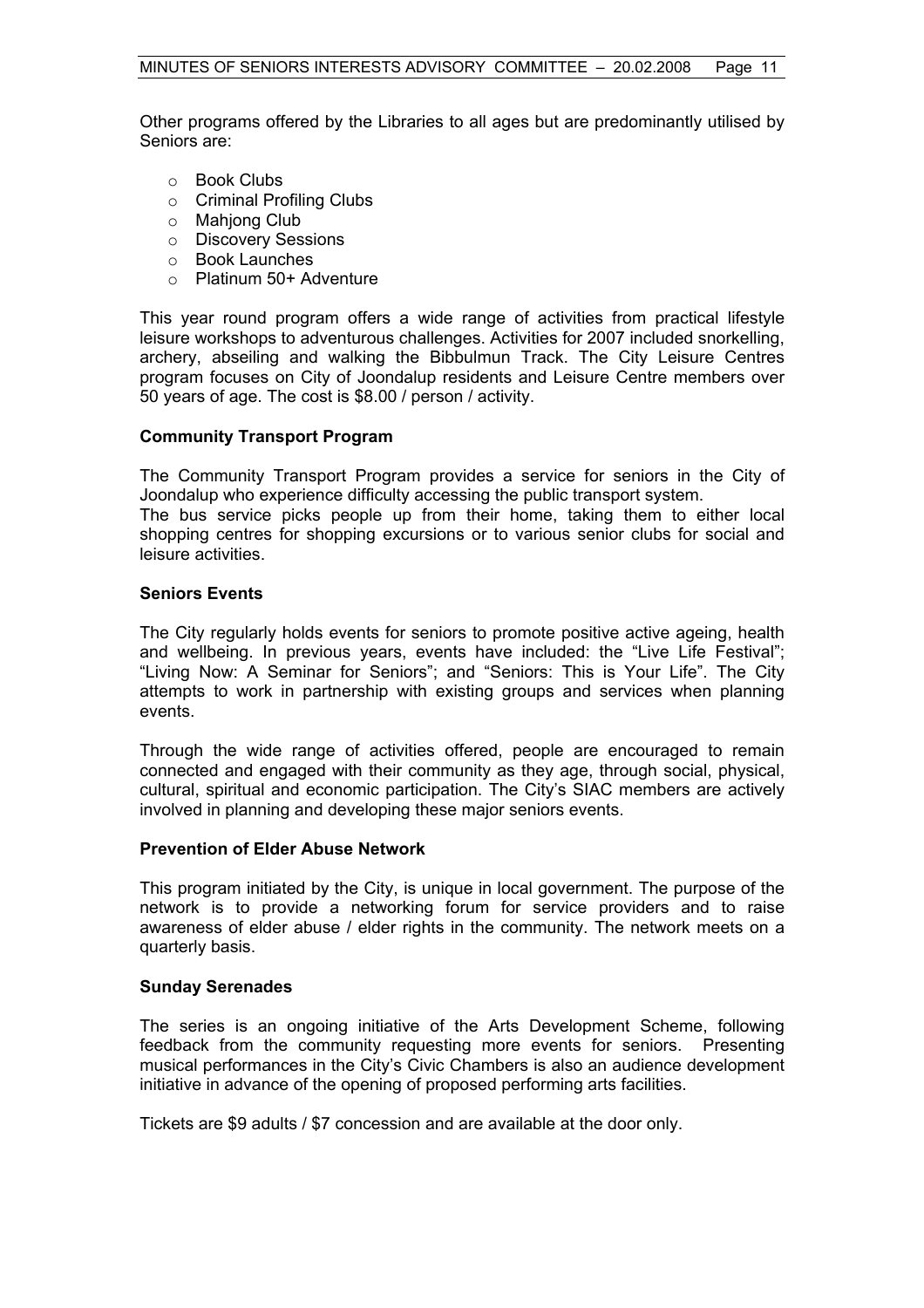# **Community Funding Program**

Grants are available to not-for-profit incorporated community organisations for projects that benefit the community. Seniors are identified as a priority group in the objectives of the grant. Numerous seniors groups have received grants over the years for projects that benefit the local community.

Attendance and satisfaction levels of the programs targeted specifically to seniors are listed in the table below. All information relates to activity from 1 January to 30 October 2007.

| <b>Activity</b>                       | <b>Attendance</b> | <b>Satisfaction Level</b>                                          |
|---------------------------------------|-------------------|--------------------------------------------------------------------|
| <b>Seniors Circle</b>                 | 469               | 90% of participants rated<br>the program very good or<br>excellent |
| <b>Seniors Games</b>                  | 257               | 94% of participants rated<br>the program very good or<br>excellent |
| Internet Training                     | 77                | 96% of participants rated<br>the program very good or<br>excellent |
| <b>Catalogue Training</b>             | 9                 | 98% of participants rated<br>the program very good or<br>excellent |
| Books on Wheels                       | 251               | 94% of participants rated<br>the program very good or<br>excellent |
| Platinum 50+                          | 3,694             | 73% of participants were<br>extremely or very satisfied            |
| <b>Community Transport</b><br>Program | 245 per week      | 85% of participants rated<br>the service at high or very<br>high   |
| <b>Sunday Serenades</b>               | 691               | Information not available                                          |

# **Link to Strategic Plan:**

The provision of services, events and activities by the City is linked to the current Strategic Plan through the outcomes, objectives and strategies under the Key Focus Area – Community Wellbeing.

# **COMMENT**

The City offers excellent opportunities for seniors to engage with their community through the provision of its current services, events and activities. This engagement promotes positive active ageing and encourages optimal wellbeing in the growing seniors demographic.

# **ATTACHMENTS**

Nil.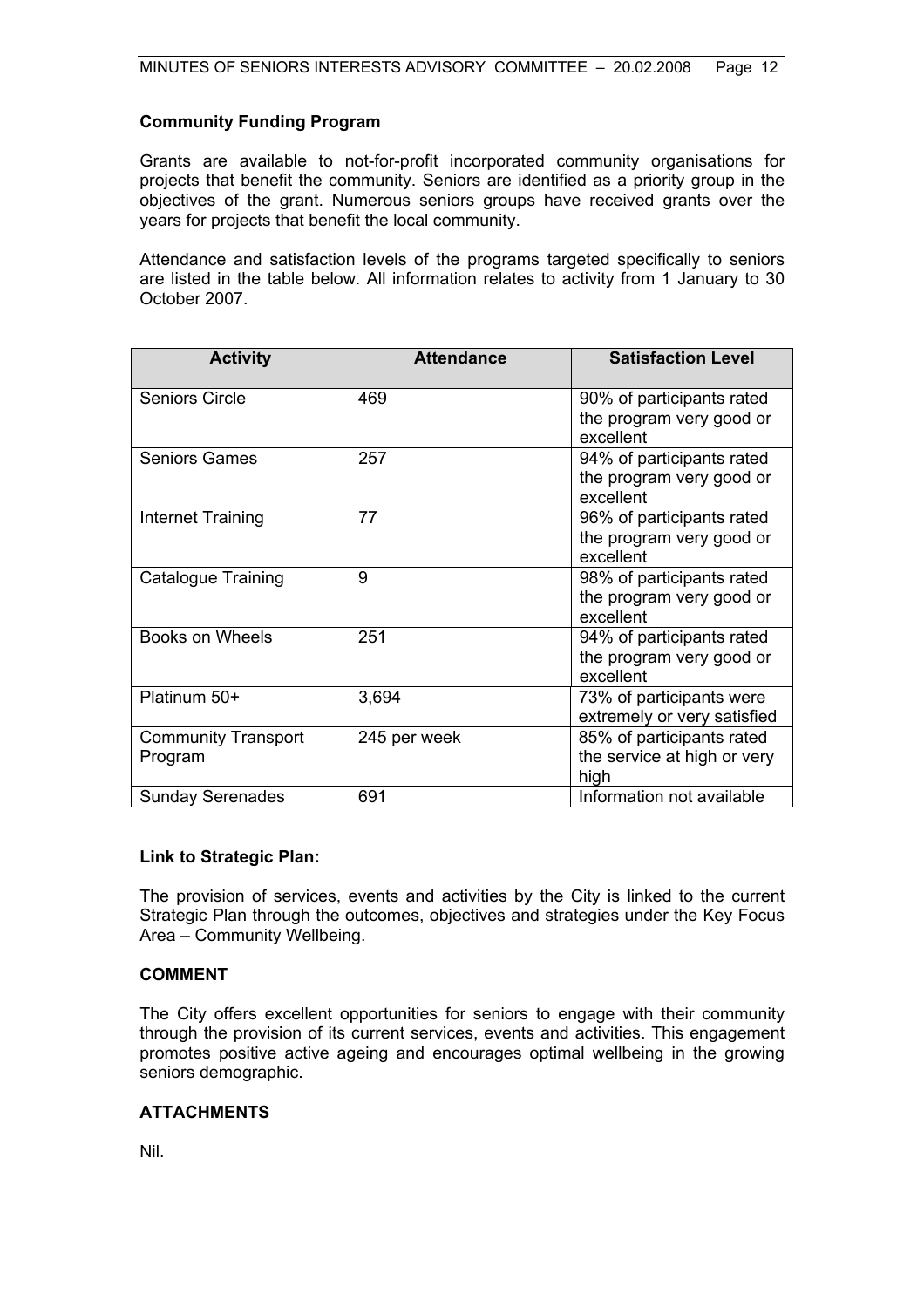#### **VOTING REQUIREMENTS**

Simple Majority

**MOVED Mr Allyn Bryant, SECONDED Ms Margaret March that the Seniors Interests Advisory Committee NOTES the report about services, events and activities provided by the City to seniors in the community in 2007.** 

Discussion ensued.

#### **The Motion was Put and CARRIED (10/0)**

**In favour of the motion:** Crs Corr and Diaz, Peter Boam, Allyn Bryant, Maria Bunn, Joy Coleman, Valerie Corey, Patricia Geary, Margaret March, and Lynda Waterman

# **ITEM 4 REVIEW OF SENIORS PLAN 2004 - 2008 [55511]**

**WARD:** All

| <b>RESPONSIBLE</b> | Mr Clayton Higham                         |
|--------------------|-------------------------------------------|
| <b>DIRECTOR:</b>   | <b>Planning and Community Development</b> |

#### **PURPOSE**

To present a timeline for the review of the Seniors Plan to the Seniors Interests Advisory Committee (SIAC) for information.

# **EXECUTIVE SUMMARY**

The Seniors Plan, which was developed to guide the City in its work with seniors, is required to be reviewed every three years. The SIAC is integral to the review process as its objective is to ensure that seniors' concerns are adequately represented in planning and strategic processes being developed by the City for older people. The SIAC participated in discussions in 2007 and identified areas of priority for the City's seniors.

*"It is recommended that the Seniors Interests Advisory Committee CONTINUES to contribute to the review of the Seniors Plan 2004 – 2008 forming Attachment 1 to this Report."* 

# **BACKGROUND**

The Committee's Terms of Reference Objective 3.1 states:

"Provide advice to Council to ensure that the concerns of seniors are adequately represented in the City's planning processes and the strategic directions being developed for older people across the City."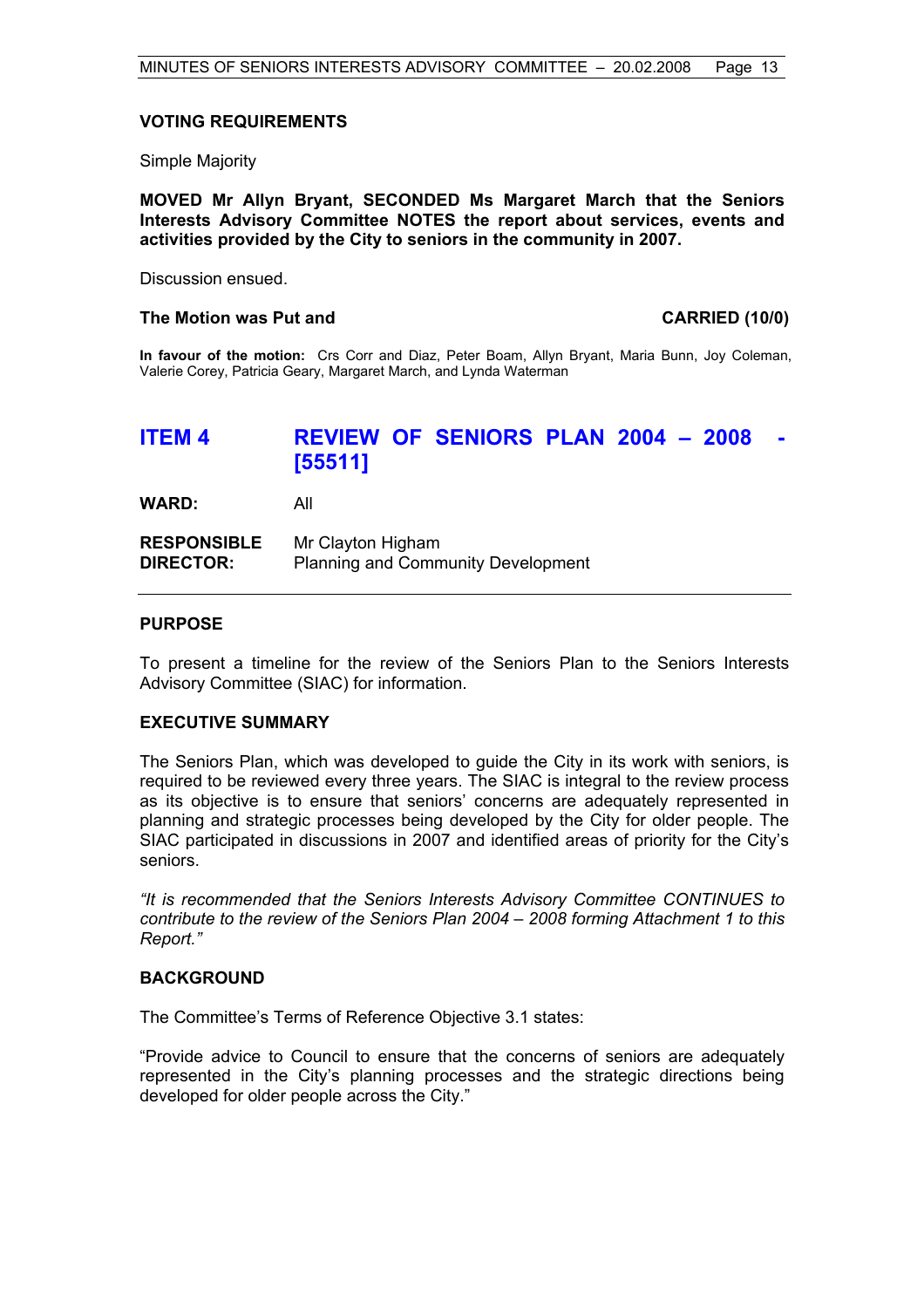In 2007, Committee members identified the following issues as being important for seniors:

- Health
- Personal safety
- Transport accessible and affordable
- Access to information what services are available, appropriateness of print (size etc), internet, life issues
- Entertainment
- Family support
- Social isolation loneliness, language barriers, health
- Financial difficulties lack of finances
- Positive image of ageing
- Staying active exercise
- Future accommodation needs contract advice/legal advice issues, retirement, access to aged care facilities.

# **DETAILS**

The table below outlines a framework for the comprehensive review of the seniors Plan. It includes a timeline, stakeholder groups, consultation method and comments.

# **Consultation Framework**

| <b>Timeline</b>      | <b>Stakeholder</b><br>Group                                                                     | <b>Method</b>                                                                                                     | <b>Comment</b>                                                                                                                                              |
|----------------------|-------------------------------------------------------------------------------------------------|-------------------------------------------------------------------------------------------------------------------|-------------------------------------------------------------------------------------------------------------------------------------------------------------|
| February<br>2008     | <b>SIAC</b> members                                                                             | Workshop                                                                                                          | The SIAC will review<br>the<br>priorities<br>discussed<br>in<br>as<br>2007                                                                                  |
| March to<br>May 2008 | Seniors Groups in<br>the community<br>i.e. Senior<br>Citizens Clubs,<br><b>Probus Clubs etc</b> | Awareness<br>raising on issues<br>that impact on<br>seniors<br><b>Focus Groups</b><br>Workshops<br>Questionnaires | Workshops to be facilitated<br>suitably<br>qualified<br>by<br>personnel.<br>Workshops to be<br>held<br>in<br>different locations<br>in<br>the<br>community. |
| March to<br>May 2008 | Service providers,<br>government and<br>peak agencies                                           | <b>Focus Groups</b><br>Workshops<br>Questionnaires                                                                | Groups could be clustered<br>into geographic regions                                                                                                        |
| March to<br>May 2008 | Individual seniors<br>in the community                                                          | Telephone/mail<br>survey                                                                                          | Questions targeted to identify<br>future needs as<br>well<br>as<br>review of Plan                                                                           |
| <b>June 2008</b>     |                                                                                                 | Report<br>preparation                                                                                             | Officers will<br>the<br>prepare<br>report for Council                                                                                                       |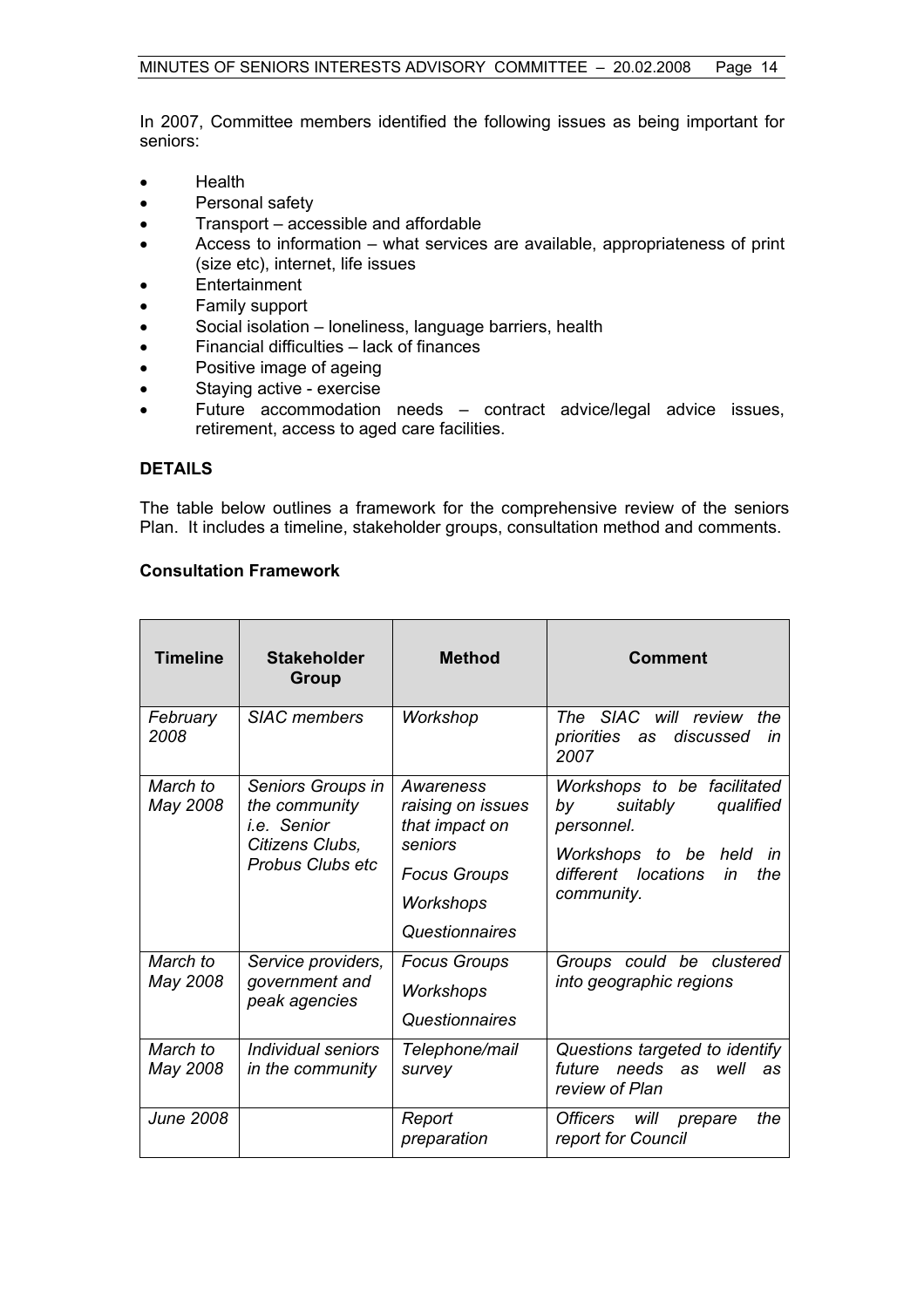City officers will facilitate consultation sessions with groups identified above, which will enable the members to participate in a process that will be meaningful, effective and useful.

This consultation will:

- Identify the strengths and limitations of the Seniors Plan 2004 2008;
- Provide an opportunity for participants to contribute their knowledge, expertise and ideas for the new Plan;
- Produce an outcome that includes the identification of issues and strategies for contribution towards the development of a new Plan that reflects and incorporates contemporary concepts and trends whilst acknowledging any uniquely local issues and concerns.

# **Link to Strategic Plan:**

The Seniors Plan is linked to the current Strategic Plan through the outcomes, objectives and strategies under the Key Focus Area – Community Wellbeing.

#### **Risk Management considerations:**

The City has an ageing population and by implementing the tasks of the Seniors Plan, it is implementing measures that will benefit residents now and in the future, as well as assisting in preventing relevant issues from escalating.

#### **Financial/Budget Implications:**

Budget Amount: \$ 2000

Associated costs of the review will include advertising and printing of posters and pamphlets to promote the review to community members. Funds have been allocated in the 2007/08 budget to assist with the implementation of the Seniors Plan.

Any future initiatives that are to be undertaken by the City as a result of their inclusion in the Seniors Plan would need to seek funding approval through normal Council budget allocation processes.

# **Policy Implications:**

The existing policies that are deemed to have the most impact on seniors are:

- Access and inclusion (access to community facilities and public space: overcoming barriers that could prevent participation in community activities)
- Rates (reduced rates for seniors)
- Fees and Charges (reduced fees for seniors for some services)
- Use of community facilities (accommodation provided free of charge to seniors groups under the "subsidised use" policy).

# **Consultation:**

A consultation plan has been developed to ensure that the Plan captures current issues, trends and concerns.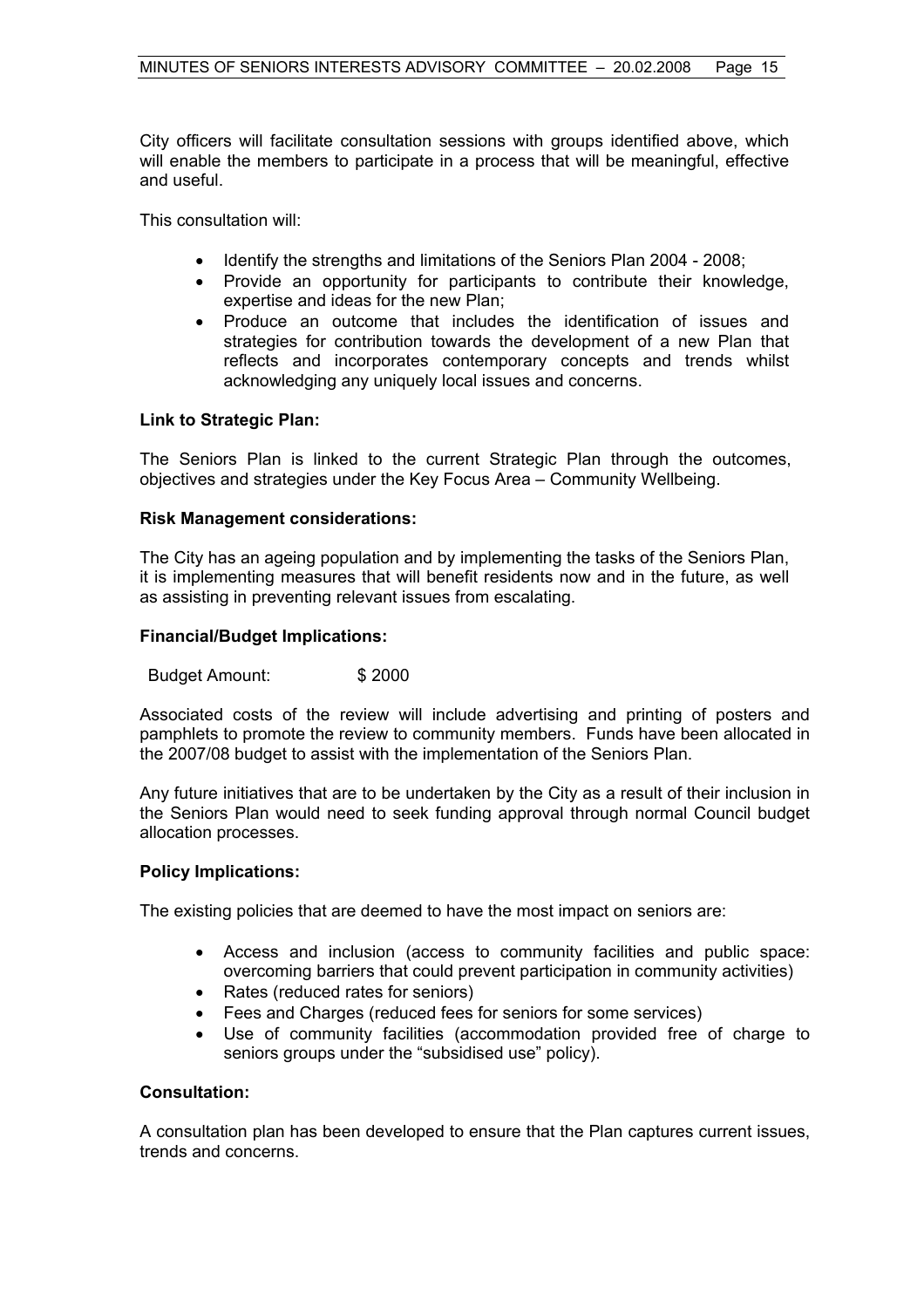# **COMMENT**

The SIAC consultation is the first component of a community-wide consultation process designed to review the Seniors Plan 2004 –2008. Additionally, a reviewed Plan, delivered after wide consultation, will provide the City with a working document, aligned with other components of the Community Development Strategy.

# **ATTACHMENTS**

Attachment 1 Seniors Plan 2004 -2008

# **VOTING REQUIREMENTS**

Simple Majority

**OFFICER'S RECOMMENDATION:** That the Seniors Interests Advisory Committee CONTINUES to contribute to the review of the Seniors Plan 2004 – 2008 forming Attachment 1 to this Report.

Discussion ensued with a view to forming a group of members of the committee to review what is included in the current Seniors Plan against the type of information it may now be pertinent to include in any future plan.

**MOVED Ms Joy Coleman, SECONDED Mr Peter Boam that the Seniors Interests Advisory Committee:** 

- **1 CONTINUES to contribute to the review of the Seniors Plan 2004 2008 forming Attachment 1 to this Report;**
- **2 APPOINTS the following Seniors Interests Advisory Committee members to a Review Sub-Committee:**

 **Ms Maria Bunn Ms Joy Coleman Ms Valerie Corey Ms Patricia Geary** 

# **The Motion was Put and CARRIED (10/0)**

**In favour of the motion:** Crs Corr and Diaz, Peter Boam, Allyn Bryant, Maria Bunn, Joy Coleman, Valerie Corey, Patricia Geary, Margaret March, and Lynda Waterman

*Appendix 2 refers*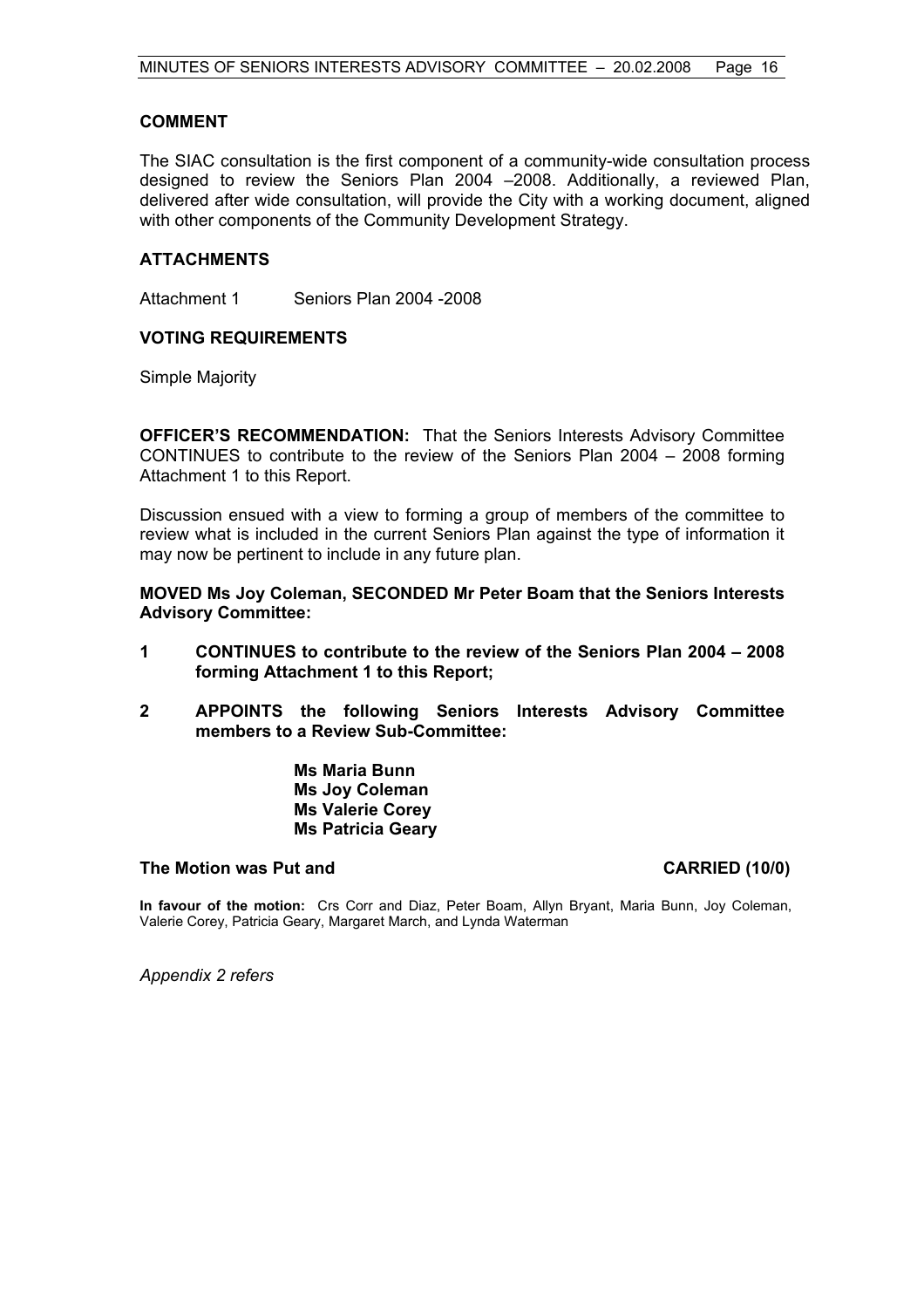# **ITEM 5 RESOURCE FOR SENIORS AND PEOPLE WITH DISABILITIES - [55511]**

**WARD:** All

**RESPONSIBLE** Mr Clayton Higham **DIRECTOR:** Planning and Community Development

# **PURPOSE**

For the Seniors Interests Advisory Committee (SIAC) to review the content of the Seniors Directory and suggest direction for an updated publication.

# **EXECUTIVE SUMMARY**

The Directory for Older People and People with Disabilities was last printed in 2003 and is in need of review and updating. Since last published it has been identified as a valuable source of local services and programs for seniors and people with disabilities.

*"It is recommended that the Seniors Interest Advisory Committee:* 

- *1 DISCUSSES elements of the Directory for Seniors and People with Disabilities;*
- *2 OFFERS direction about the content and format of the publication."*

# **BACKGROUND**

The City of Joondalup Directory for Older People and People with Disabilities was first developed and printed in 1999. During a 2003 update and reprint, 5000 copies were printed and distributed to individuals at their request, through Seniors Citizens Clubs and organisations that provide services to seniors and people with disabilities. The City's Seniors Plan 2004-2008 highlights key strategies associated with information dissemination and provision of resources. The objectives in the Plan underpin the reasons for producing the Directory.

# **DETAILS**

The City previously sought input from the (SIAC) and from various disability sources, completed a review and evaluation of the Directory for Seniors and People with Disabilities. During this process the Officer identified gaps in the Directory and recommended changes, which will enhance the resource and make it a more socially relevant and user-friendly resource.

Research into directories offering similar information was undertaken in 2008 in order to finalise the review and evaluation of the Directory for Seniors and People with Disabilities. This investigation found that though the information was useful it is not specific to the City of Joondalup local community.

Similar resources researched and identified: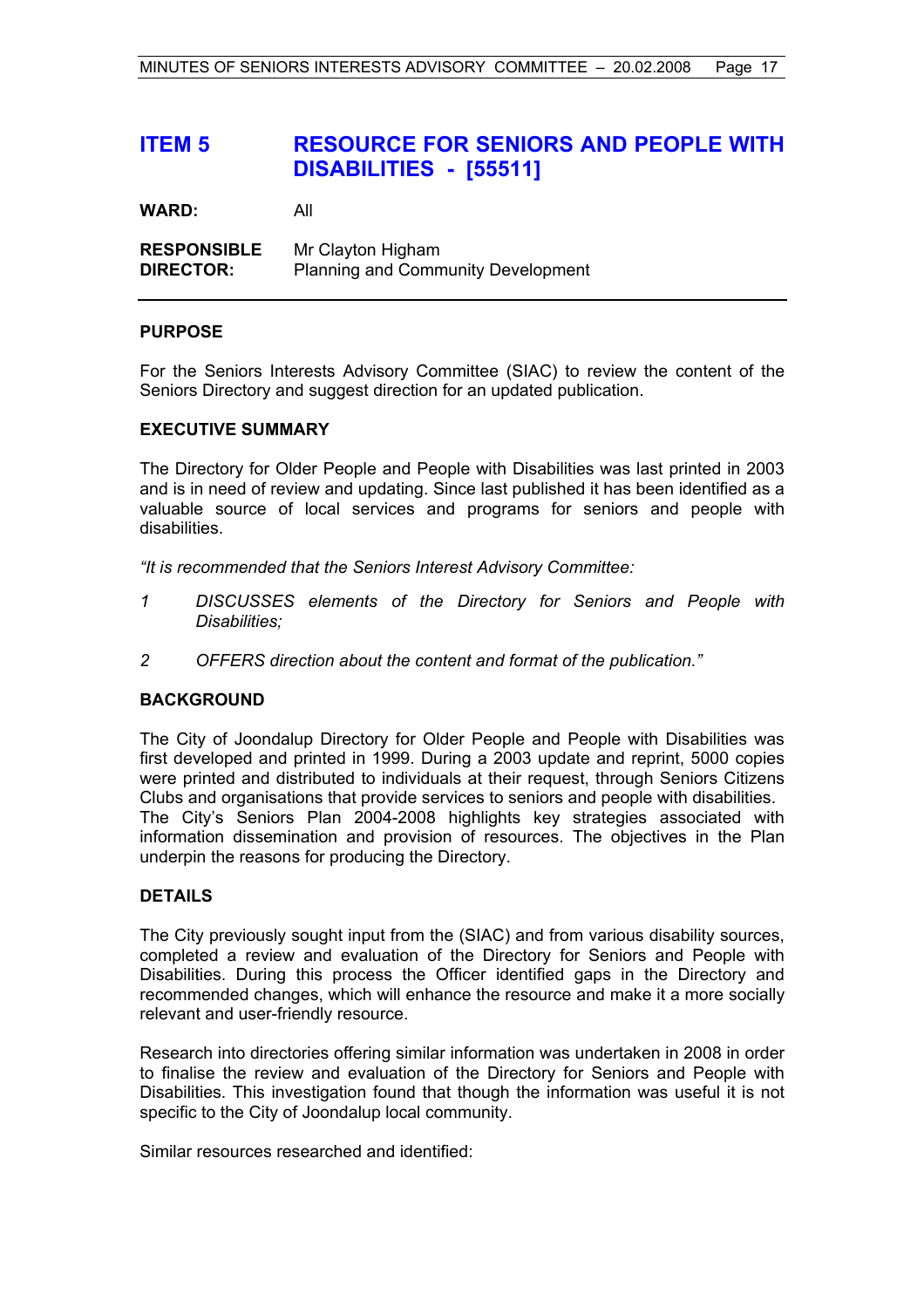| <b>Title</b>                                                                                  | <b>Publisher</b>                                                                                                                      | <b>Content</b>                                                                                                                                                                                                                                                                                                                                                                                                    |
|-----------------------------------------------------------------------------------------------|---------------------------------------------------------------------------------------------------------------------------------------|-------------------------------------------------------------------------------------------------------------------------------------------------------------------------------------------------------------------------------------------------------------------------------------------------------------------------------------------------------------------------------------------------------------------|
| <b>Western Australian</b><br>Guide to Planning for<br>an Active Retirement                    | Office of Seniors<br>Interests &<br>Volunteering                                                                                      | Format: 45 pages A5 directory<br>Target: West Australian seniors<br>Overview:<br>finance,<br>living<br>relationships,<br>arrangements,<br>health, life long learning, safety,<br>legal matters                                                                                                                                                                                                                    |
| <b>Seniors Directory</b>                                                                      | City of Armadale                                                                                                                      | Format: A4 guide 28 pages<br>Target: Albany seniors<br>Overview:<br>emergencies,<br>care<br>and support, rights, active living,<br>health matters, special needs,<br>spiritual health, quick website<br>guide                                                                                                                                                                                                     |
| <b>Australian Government</b><br><b>Directory of Services</b><br>for Older People<br>2007/2008 | Commonwealth<br>Department of Health<br>and Ageing                                                                                    | Format: 156 pages A5 directory<br>Target: Australian seniors<br>Overview: employment, health,<br>finances,<br>CaLD<br>care,<br>information                                                                                                                                                                                                                                                                        |
| A Guide to services for<br>older people in Western<br>Australia                               | <b>West Australian</b><br>Council on the Ageing<br>(no longer in print)                                                               | Format: A5 booklet<br>Target: West Australian seniors<br>Overview:<br>home<br>support<br>health and<br>services,<br>welfare<br>services and accommodation                                                                                                                                                                                                                                                         |
| <b>Access and Inclusion</b><br><b>Community Guide</b>                                         | City of Melville                                                                                                                      | Format: A4 booklet 51 pages<br><b>Melville</b><br>Target:<br>and<br>carers<br>residents<br>with<br>disabilities.<br>Overview:<br>emergencies,<br>hospitals,<br>security,<br>support<br>services, information services,<br>mobility, access to buildings,<br>advocacy, equipment,<br>carers<br>support,<br>employment,<br>training,<br>volunteers,<br>legal<br>support, recreation,<br>transport,<br>CaLD services |
| Commonwealth<br><b>Carelink Centre</b>                                                        | <b>Community Care</b><br>Branch, Aged and<br><b>Community Care</b><br>Division,<br>Commonwealth<br>Department of Health<br>and Ageing | database<br>accessible<br>Format:<br>online<br>www9.health.gov.au/ccsd/ or via<br>freecall 1800 052 222<br>Target: older people, people<br>with disabilities and those who<br>provide care and services<br>Overview: Free and confidential<br>information on community aged<br>care, disability and other support<br>available<br>services<br>locally,<br>within<br>interstate<br>or anywhere<br>Australia        |

Resources for seniors and/or people with disabilities with specific content were: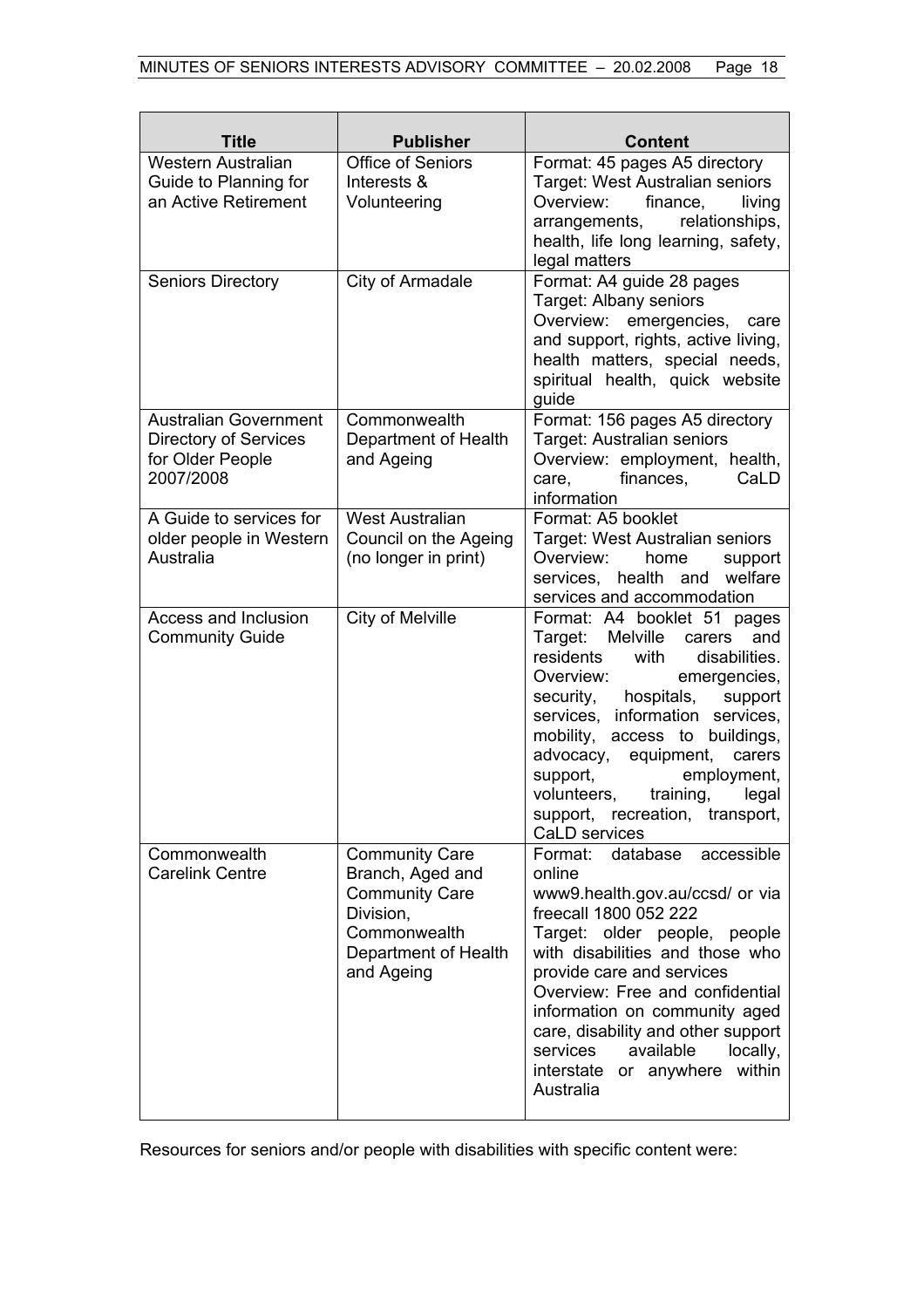| Title                                                                                                               | <b>Publisher</b>                                                                    | <b>Content</b>                                                                                                                                                                                                                                                                                                                                       |
|---------------------------------------------------------------------------------------------------------------------|-------------------------------------------------------------------------------------|------------------------------------------------------------------------------------------------------------------------------------------------------------------------------------------------------------------------------------------------------------------------------------------------------------------------------------------------------|
| <b>Western Australian</b><br>Seniors and the Law                                                                    | <b>Office of Seniors</b><br>Interests &<br>Volunteering                             | Format: A5 booklet 73 pages<br>Western<br>Australian<br>Target:<br>Seniors and the Law<br>Overview: Legal information<br>relating<br>to<br>accommodation,<br>debts/guarantor,<br>decision<br>making, disputes, community<br>safety,<br>elder<br>abuse,<br>grandparents, volunteering                                                                 |
| 2007/2008 Add Life to<br><b>Your Years</b>                                                                          | <b>Seniors Recreation</b><br>Council of WA                                          | Format: A5 booklet 96 pages<br>Target: Western Australian older<br>people<br>Overview: a directory of sport &<br>recreation for older adults                                                                                                                                                                                                         |
| Safety Advice for<br>Seniors                                                                                        | <b>WA Police</b>                                                                    | Format: A5 booklet 51 pages<br>Western Australian<br>Target:<br>seniors<br>Safety advice<br>Overview:<br>at<br>home, out and about, financial,<br>legal, elder abuse, computer<br>technology, emergency contacts                                                                                                                                     |
| Stay On Your Feet                                                                                                   | Department of Health                                                                | Format: A5 booklet 54 pages<br>Target:<br>Western<br>Australian<br>seniors<br>Overview: Falling preventative<br>Information and advice                                                                                                                                                                                                               |
| Grandfamilies: A<br><b>Resource Guide for</b><br><b>Western Australian</b><br>Grandparents raising<br>Grandchildren | Department of<br>Seniors Interests and<br>Volunteering                              | Format:<br>Target: Western Australian<br>grandparents<br>raising<br>grandchildren<br>Overview: Resource Guide to<br>assist grand parents in meeting<br>the needs of their grandchildren<br>while maintaining their<br>own lifestyle needs and well<br>being                                                                                          |
| <b>WA Seniors Card</b><br>Directory                                                                                 | <b>Office for Seniors</b><br>Interests and<br>Volunteering                          | Format: DL booklet 148 pages<br>Australian<br>Target:<br>Western<br>seniors<br>Overview: directory of discounts<br>for senior card holders                                                                                                                                                                                                           |
| Active People with a<br><b>Disability</b>                                                                           | The National<br>Information<br>Communication<br><b>Awareness Network</b><br>(NICAN) | accessible<br>Format: Database<br>online www.nican.com.au or via<br>freecall 1800 806 796<br>Target: Australian people with<br>disabilities<br>who<br>and<br>those<br>provide care and services<br>Overview:<br>Directory<br>οf<br>organisations,<br>activities<br>and<br>relating<br>services<br>sports,<br>to<br>recreation, tourism, and the arts |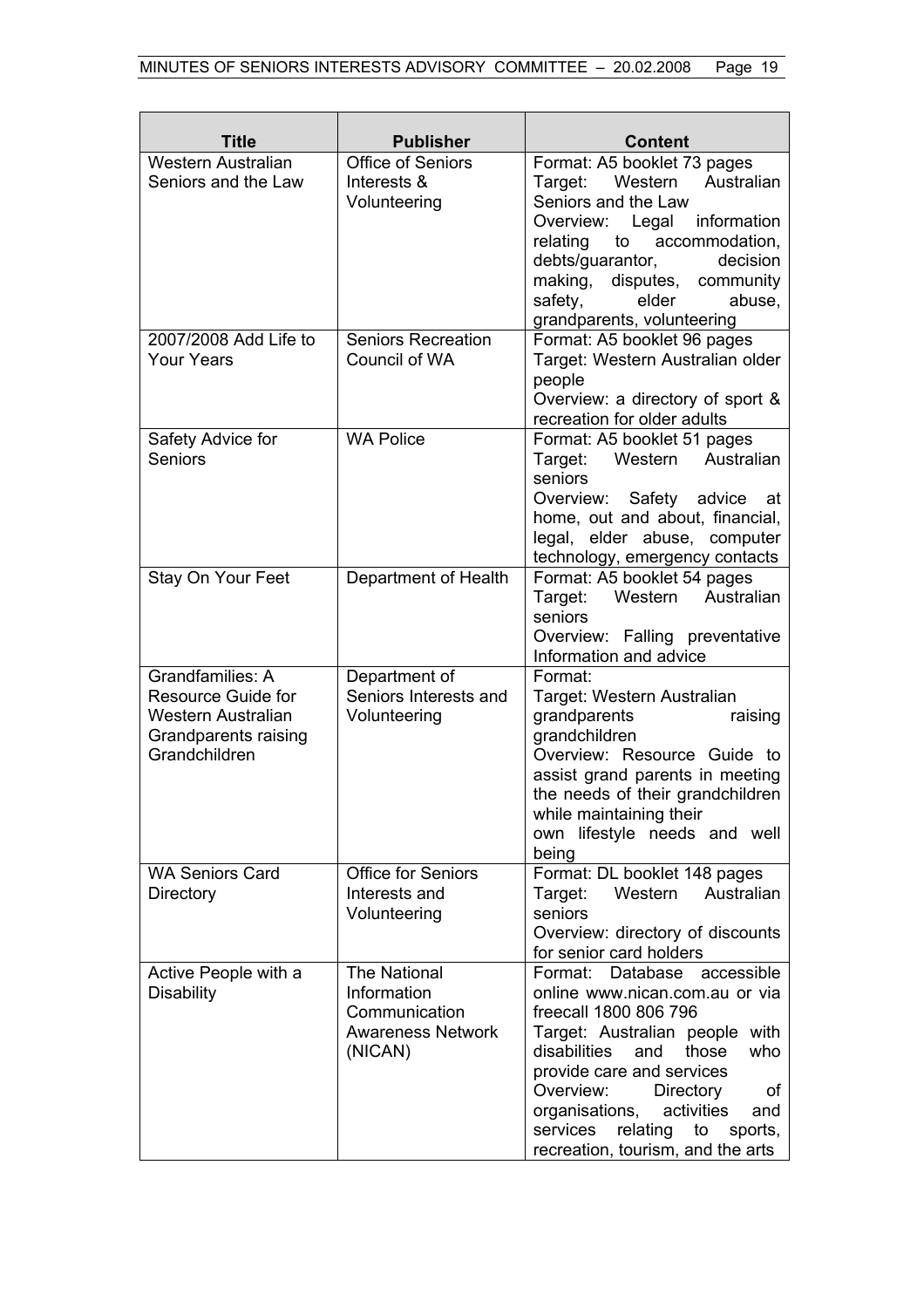| Choose Health: Be<br>Active booklet         | Department of<br><b>Veterans Affairs</b>                                                                                              | Format: A5 booklet 29 pages<br>Target: older Australians<br>Information<br>Overview:<br>to<br>promote<br>exercise and activity as integral<br>to healthy aging                                                                                                                                                                                                                                 |
|---------------------------------------------|---------------------------------------------------------------------------------------------------------------------------------------|------------------------------------------------------------------------------------------------------------------------------------------------------------------------------------------------------------------------------------------------------------------------------------------------------------------------------------------------------------------------------------------------|
| Commonwealth<br><b>Carelink Centre</b>      | <b>Community Care</b><br>Branch, Aged and<br><b>Community Care</b><br>Division,<br>Commonwealth<br>Department of Health<br>and Ageing | Format: database accessible<br>online<br>www9.health.gov.au/ccsd/ or via<br>freecall 1800 052 222<br>Target: older people, people<br>with disabilities and those who<br>provide care and services<br>Overview: Free and confidential<br>information on community aged<br>care, disability and other support<br>services<br>available<br>locally,<br>interstate or anywhere within<br>Australia |
| <b>HACC Directory of</b><br><b>Services</b> | <b>Aged Care Policy</b><br>Directorate, Federal<br>Department of Health                                                               | Format: A4 booklet 63 pages<br>Target: Australian Seniors and<br>their care providers<br>Overview: home and community<br>care providers directory of<br>services                                                                                                                                                                                                                               |

# **Link to Strategic Plan:**

The Seniors Plan 2004–2008 and therefore the Directory is linked to the current Strategic Plan through the outcomes, objectives and strategies under the Key Focus Area – Community Wellbeing.

# **Legislation – Statutory Provisions:**

The directory is produced and distributed as a community service.

The Seniors Interests Advisory Committee is an official Council Committee.

# **Financial/Budget Implications:**

Funding has been allocated in the Community Development budget to meet publication costs. Grant funding to assist with the cost of producing the directory (\$3,000) has also been secured as a component of the "You're Welcome" grant which is provided by the Disability Services Commission and administered by WAI GA

# **Sustainability Implications:**

The Directory is a living resource, sustainable in that it continues through revision and development according to research to be relevant.

The Directory will be amended to reflect the diverse, growing and changing needs of the community, specifically seniors, people with disabilities and people with culturally and linguistically diverse backgrounds.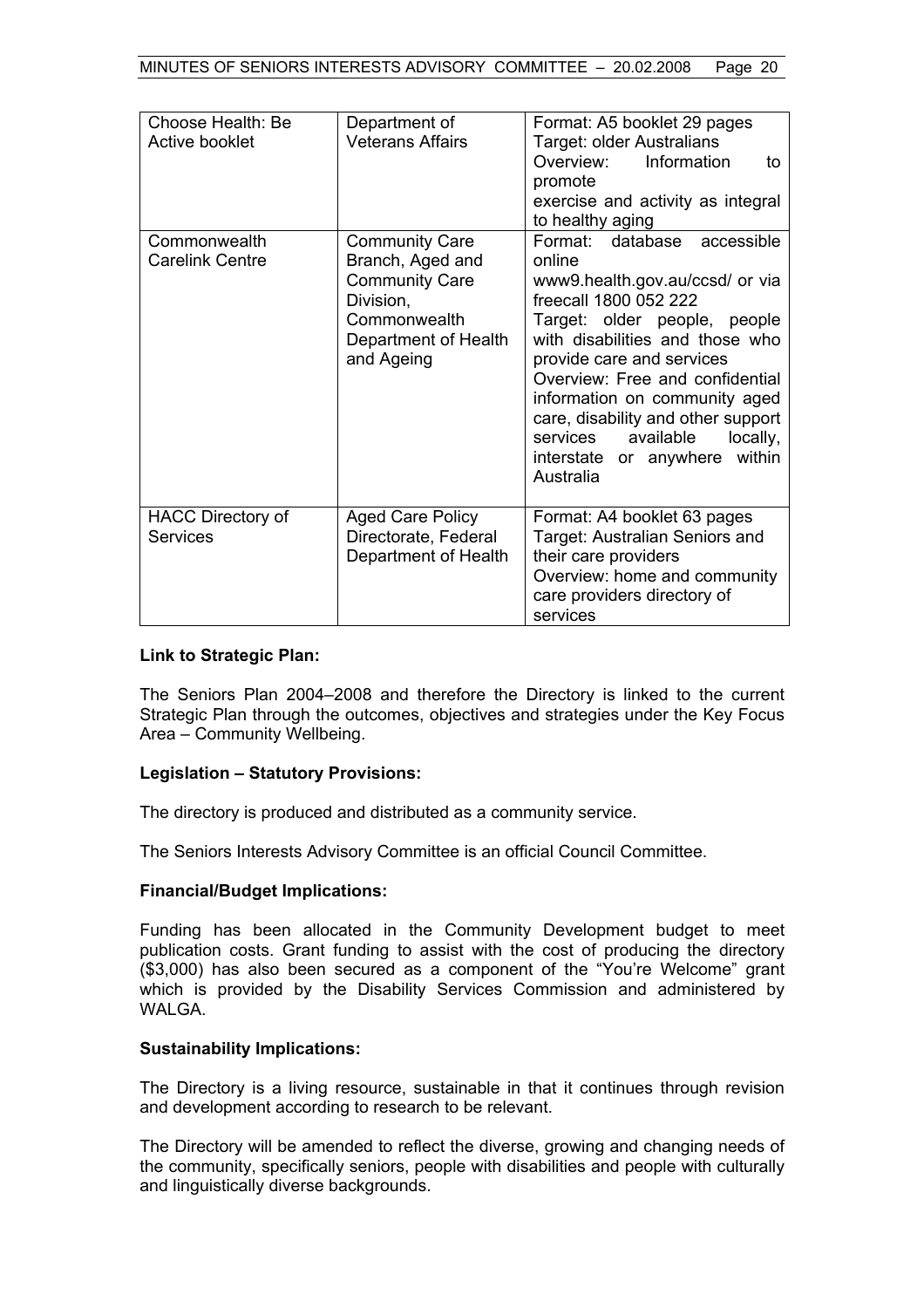Revenue raised through City funding, grants, advertising fees and sponsorship will contribute to the sustainability of reviewing, developing and publishing this resource.

The development and design of a holistic resource that promotes active ageing and living beyond a simple directory has the potential for broader application across WALGA. The resource could be adopted by other Western Australian local governments to integrate their local community services information into this resource.

# **COMMENT**

Current community services resources and directories available are useful but do not provide the local information specific to the needs of the City's community. This identified gap has confirmed the need to produce a directory as outlined in the 2004- 2008 Seniors Plan which was developed in consultation with the community.

From the evaluation and research conducted an opportunity to produce a resource that reflects locally relevant contemporary ideas and information has been identified in the following recommendations:

- A positive holistic approach to be taken in promoting active aging and living;
- Greater focus on the readability of information provided (presentation, style, format, print size, plain English) and general user-friendliness;
- The inclusion of information on relevant social issues for the directory's target group/s;
- The inclusion of full colour visual agency spreads would add to the "userfriendliness" of the resource;
- Information on how to access further resources (including those referenced above);
- Include information for people with culturally and linguistically diverse backgrounds:
- The resource is distributed directly to seniors, people with disabilities and relevant agencies in Joondalup.

# **Format**

The directory size is consistent with directories reviewed, which appears to be universal for similar types of resources.

Suggested improvements of the general "user-friendliness" of the directory by making changes that relate to:

- print size and colour (larger print)
- page finish (matt no gloss)
- information presentation (succinct/dot points)
- availability of space for recording important additional information
- index/content directions
- basic practical ease of use (spiral bound)
- dual covers both leading to centre

Living Now: A Positive Ageing Resource Living Now: A Resource for People with Disabilities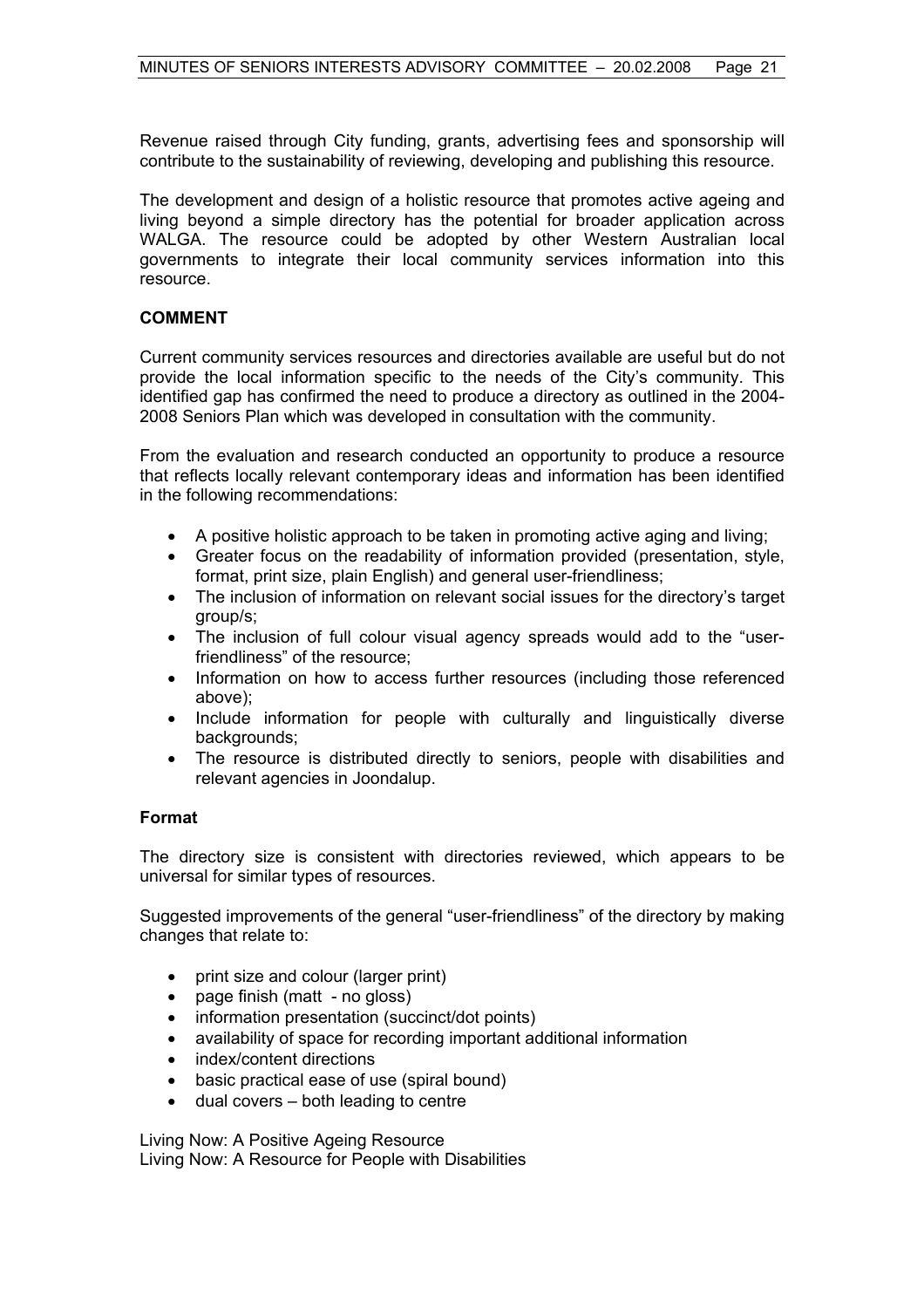All of these suggested changes are consistent with the intent of the Access and Inclusion Plan 2008 –2011 which was adopted by Council on 19 December 2007.

# **Agency Information**

Examples of Agencies that could be approached for paid advertising space:

- o Commonwealth Carelink
- o Community Vision Inc
- o Seniors Recreation Council
- o Department of Veterans Affairs
- o Office of Seniors Interests & Volunteering
- o Joondalup Volunteer Centre
- o Office of Multicultural Interest
- o Disabilities Services Commission

# **Social Issues**

The current directory lacks some agency information and actual information on some key social issues. The publication of an updated directory provides the opportunity for the directory to be a more holistic and meaningful resource, by the inclusion of information on various relevant social issues that are important as people make transitions through life-cycle stages.

# **Identified relevant social issues:**

Carers Decision Making Depression Elder Abuse **Finances** Grandparents Raising Grandchildren Health and Well Being Lifecourse Transitions Loss and Grief Safety **Technology** Volunteering Loneliness and Social Isolation Inclusion Versus Discrimination Protecting your Right

# **ATTACHMENTS**

Attachment 1 Directory for Seniors and People with Disabilities – 2003

 (*Please Note: This attachment has been distributed to committee members under separate cover)* 

# **VOTING REQUIREMENTS**

Simple Majority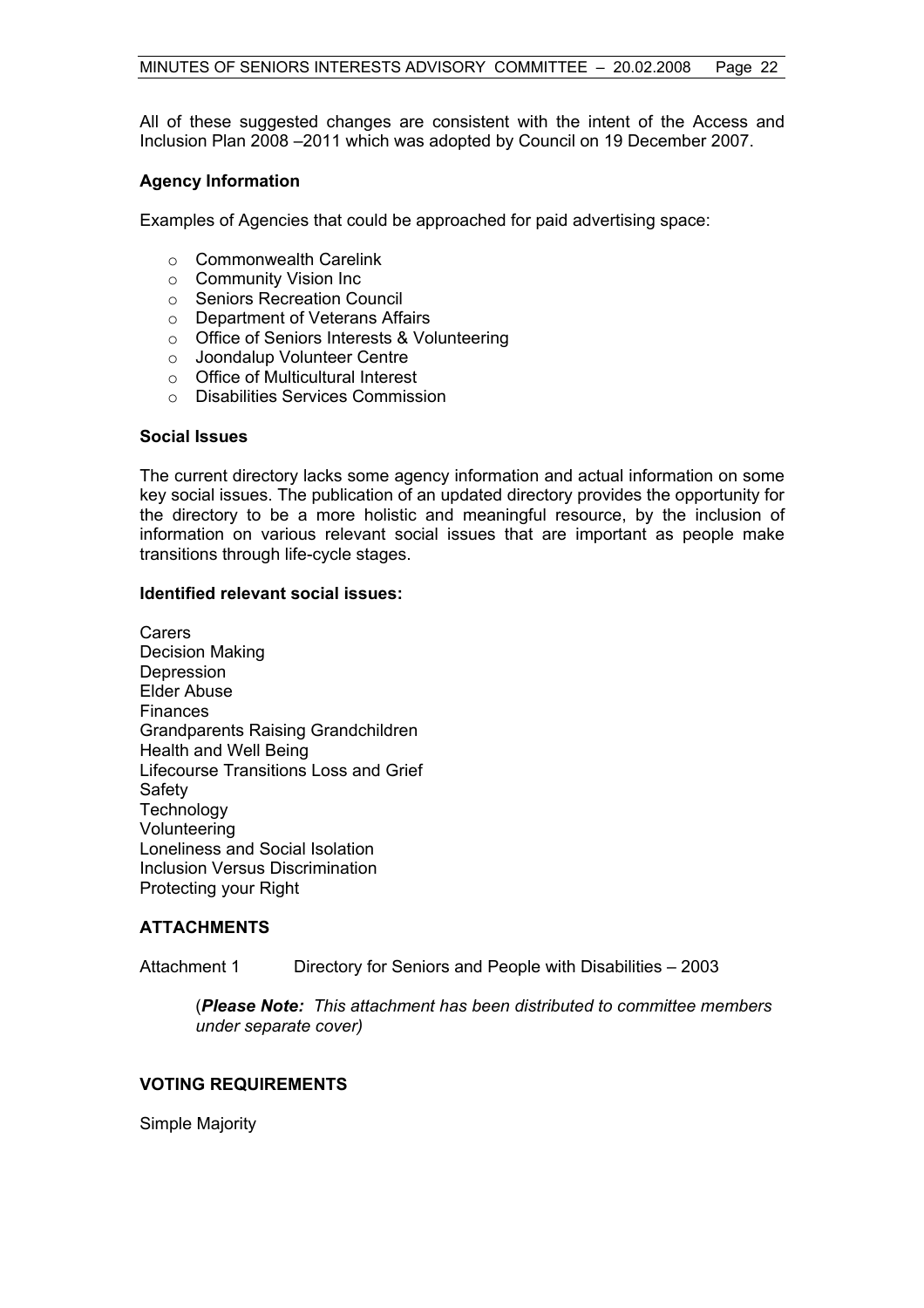**MOVED Mr Peter Boam, SECONDED Mr Allyn Bryant that the Seniors Interest Advisory Committee:** 

- **1 DISCUSSES elements of the Directory for Seniors and People with Disabilities;**
- **2 OFFERS direction about the content and format of the publication.**

Discussion ensued with respect to the appropriate format and layout of the new Directory. It was advised that the deadline for provision of information for inclusion in the directory was the end of March 2008, with anticipated completion/printing of the directory to be finalised by June 2008.

# **The Motion was Put and CARRIED (10/0)**

**In favour of the motion:** Crs Corr and Diaz, Peter Boam, Allyn Bryant, Maria Bunn, Joy Coleman, Valerie Corey, Patricia Geary, Margaret March, and Lynda Waterman

*Appendix 5 refers*

# **ITEM 6 SENIORS INTERESTS ADVISORY COMMITTEE INDUSTRY REPRESENTATIVE VACANCY [55511]**

**WARD:** All

**RESPONSIBLE** Mr Clayton Higham **DIRECTOR:** Planning and Community Development

# **PURPOSE**

To provide the Seniors Interests Advisory Committee (SIAC) with options for filling the "industry representative" vacancy.

# **EXECUTIVE SUMMARY**

A committee vacancy exists because one community organisation declined its representation during the reformation which occurred after Council elections in 2007.

According to the terms of reference an industry representative is a person nominated from a commercial or not for profit organisation that provide services to seniors within the City. This report provides information about a number of community organisations that would be eligible for membership of the SIAC.

*It is recommended that the Seniors Interests Advisory Committee ENDORSES a preferred organisation to be invited to nominate a representative to join the Committee as a member.*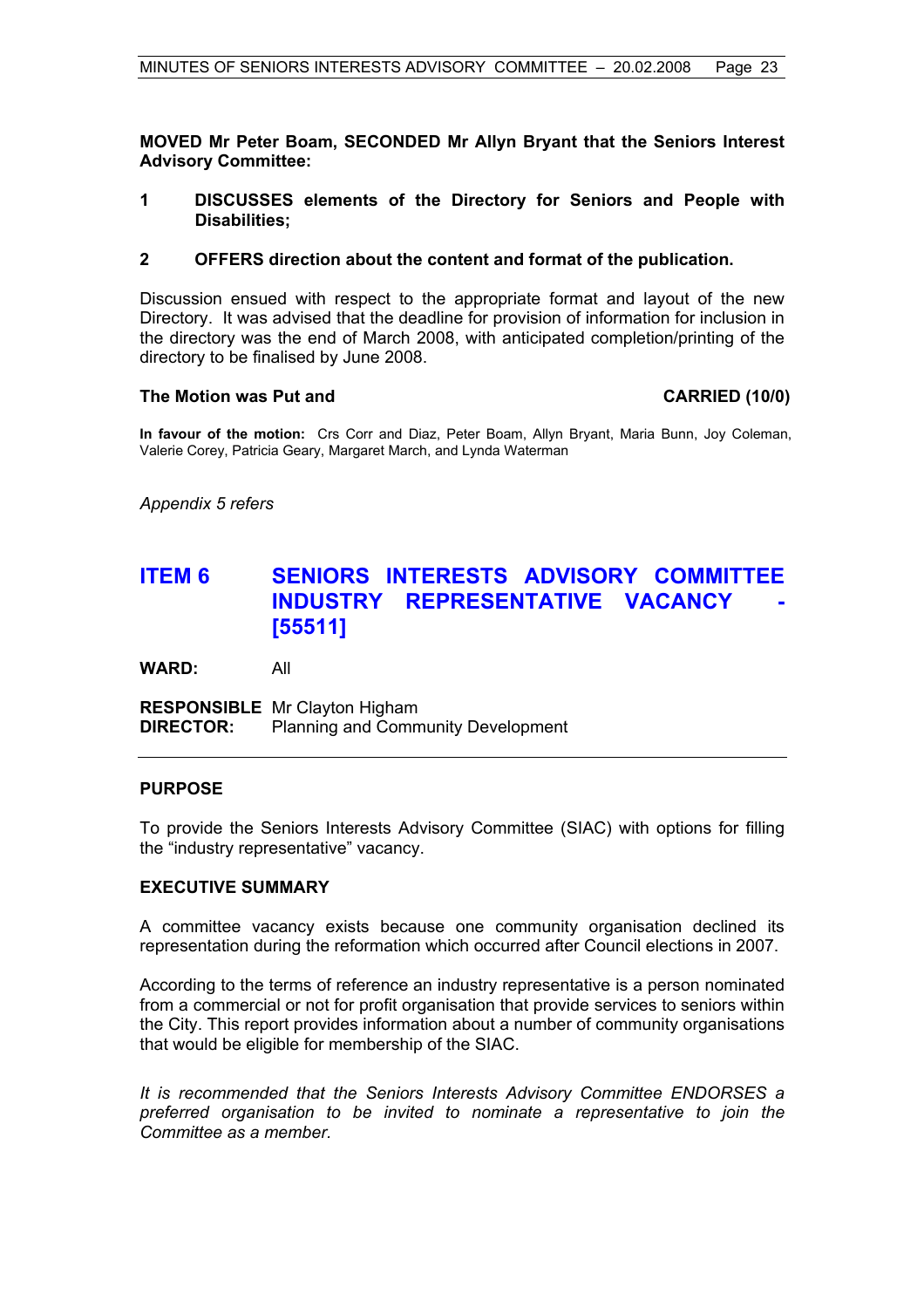# **BACKGROUND**

The SIAC Terms of Reference, which outlines membership and terms of appointment, informs the process of filling Committee vacancies. The Terms of Reference state that:

*"If a casual vacancy is created, the Committee shall recommend the appointment of a person for the remainder of the Committee's term of office."* 

# **DETAILS**

City officers have researched organisations that provide services to seniors at a local level. Details of the organisations are outlined in the table below. The SIAC will nominate an organisation to be invited to nominate a representative to join the committee from those listed.

| Organisation                                                   | <b>Services Provided</b>                                                                                                                                                               | <b>Comment</b>                                                                                                                                                                                                           |
|----------------------------------------------------------------|----------------------------------------------------------------------------------------------------------------------------------------------------------------------------------------|--------------------------------------------------------------------------------------------------------------------------------------------------------------------------------------------------------------------------|
| <b>Community Vision Inc</b>                                    | <b>Home Support Services</b><br>Adult<br>Day<br>Centre<br>$\blacksquare$<br>Woodvale<br>Meals service<br>Podiatry<br>Community Aged care<br>packages<br>Veterans Home care             | Currently invited member to<br>the SIAC                                                                                                                                                                                  |
| <b>Silver Chain</b>                                            | of<br>Variety<br>services<br>including home nursing,<br>respite care and home<br>help.                                                                                                 | Provided a<br>representative<br>2005 and 2006                                                                                                                                                                            |
| <b>Senior Citizens Clubs</b>                                   | Social<br>activities<br>for<br>seniors held in various<br>Council buildings                                                                                                            | 6 clubs in CoJ<br>Whitfords<br>Ocean Ridge (Beaumaris)<br>Duncraig<br>Greenwood/Warwick<br>Kingsley<br>Wanjoo (Woodvale)                                                                                                 |
| <b>Retirement Homes</b>                                        | Units,<br>Independent<br>Hostel<br>and<br>Nursing<br>Home accommodation                                                                                                                | 16 organisations in CoJ                                                                                                                                                                                                  |
| Wanneroo/Joondalup<br><b>RSL</b>                               | The chief concern of the<br>Wanneroo/Joondalup<br>RSL Sub-Branch is the<br>welfare of members. The<br>group provides visits to<br>members who<br>are<br>in<br>hospital or house bound. | Eligibility to join - ex-service<br>men and women who have<br>served in all conflicts which<br>Australians have participated<br>in; also ex-service men and<br>women who have served in<br>the reserves of the services. |
| Edith Cowan University -<br>Occupational Therapy<br>Department | Provide<br>education<br>to<br>Occupational Therapists.<br><b>Seniors</b><br>specialised<br>is<br>of<br>study<br>area<br>and<br>research.                                               | Nominated a representative<br>2007<br>in<br>$\qquad \qquad -$<br>were<br>not<br>successful.                                                                                                                              |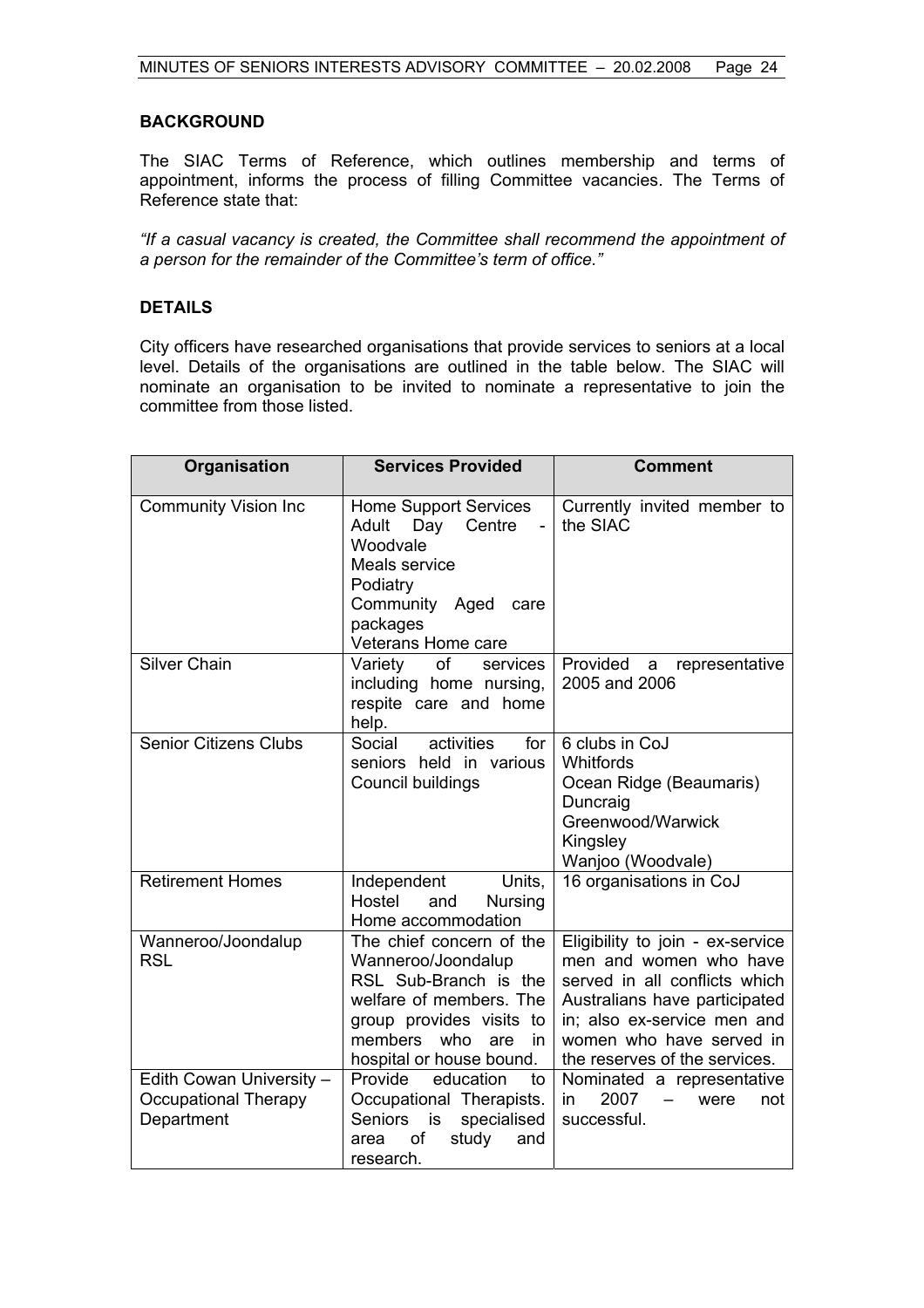| <b>Red Cross</b>                           | Variety of support<br>services for seniors                                                                                                                                                    | Provided a representative in<br>2004 and 2005                                                                                |
|--------------------------------------------|-----------------------------------------------------------------------------------------------------------------------------------------------------------------------------------------------|------------------------------------------------------------------------------------------------------------------------------|
| <b>Seniors Recreation</b><br>Council of WA | Support the establishment  <br>of new groups wishing to<br>provide active recreation<br>for the over fifties and<br>provide advice<br>the<br>to<br>community<br>where<br>required.            | Provided<br>representative<br>2005 and 2006                                                                                  |
| Church groups                              | Social activities<br>and<br>excursions for seniors.<br>Some provide support<br>services.                                                                                                      | 13 groups in CoJ                                                                                                             |
| Older People's Rights<br>Service           | Legal service for people<br>aged 60 years and over.<br>Deals<br>with<br>Financial<br>Abuse  <br>Psychological Abuse<br>Physical<br>Abuse<br>Sexual Abuse<br>Social/Spiritual Abuse<br>Neglect | This service is provided in<br>partnership with the Northern<br>Suburbs Community Legal<br>Centre Inc. and Advocare,<br>Inc. |

# **Link to Strategic Plan:**

The Seniors Interests Advisory Committee is linked to the current Strategic Plan through the outcomes, objectives and strategies under the Key Focus Area – Community Wellbeing.

# **Legislation – Statutory Provisions:**

The SIAC is a Council Committee; therefore membership needs to be endorsed by Council. The Committee's Terms of Reference require that the tenure of the Committee be for a period of two years and that the two-year period coincide with the election cycle of the elected Council.

# **COMMENT**

All organisations listed provide services to seniors in the community and would nominate a representative who can advocate on the needs of seniors. This is an excellent opportunity for the Committee to endorse a quality representative, adding to the depth of knowledge and experience and importantly, the diversity of industry representation on the SIAC.

# **ATTACHMENTS**

Nil.

# **VOTING REQUIREMENTS**

Simple Majority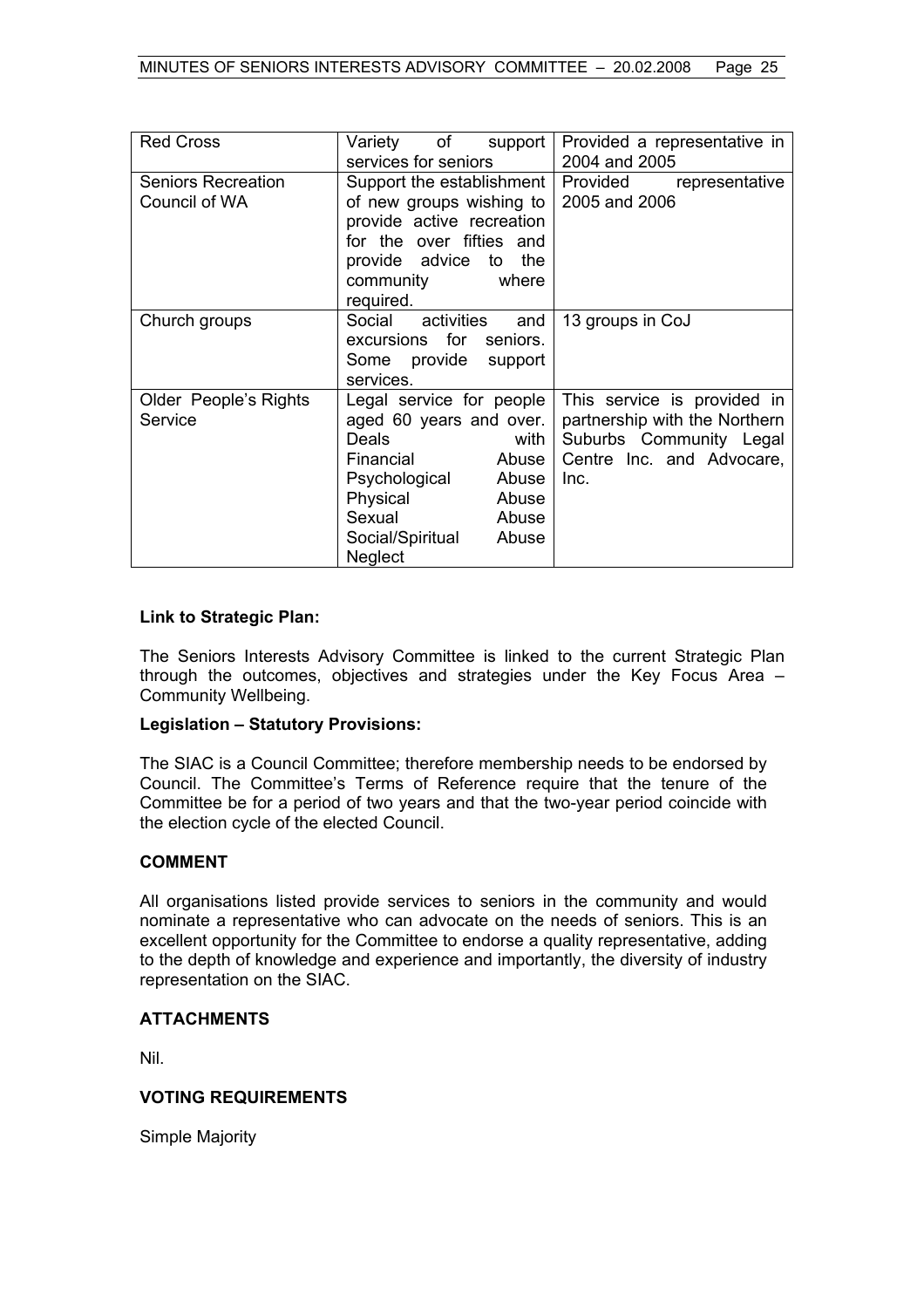**OFFICER'S RECOMMENDATION:** That the Seniors Interests Advisory Committee ENDORSES a preferred organisation to be invited to nominate a representative to join the Committee as a member.

**MOVED Ms Maria Bunn, SECONDED Mr Allyn Bryant that the vacancy on the committee be advertised in the newspaper and by direct mail seeking nominations for the position; with a report back to the Seniors Interests Advisory Committee.** 

Discussion ensued with respect to appropriate groups to approach seeking nominations for a representative to the committee. It was agreed that letters should be sent to those organisations as discussed, together with an advertisement being placed in the local newspaper calling for expressions of interest.

# **The Motion was Put and CARRIED (10/0)**

**In favour of the motion:** Crs Corr and Diaz, Peter Boam, Allyn Bryant, Maria Bunn, Joy Coleman, Valerie Corey, Patricia Geary, Margaret March, and Lynda Waterman

# **ITEM 7 2008 SENIORS EVENT/S - [55511]**

# **WARD:** All

**RESPONSIBLE** Mr Clayton Higham **DIRECTOR:** Planning and Community Development

# **PURPOSE**

To seek the endorsement of the Seniors Interests Advisory Committee (SIAC) for the format, budget and name for the City's 2008 Seniors event/s.

# **EXECUTIVE SUMMARY**

A seniors event will be held in 2008, reflecting the objectives of the Seniors Plan 2004 – 2008 to hold an annual seniors event for residents of the City. The event will continue to promote the principles of holistic positive active ageing, with a theme, activities and a name complementing this concept.

*It is recommended that the Seniors Interests Advisory Committee:* 

- *1 ENDORSES one of the listed options for the running of Seniors event/s for 2008;*
- *2 ENDORSES the name "The Art of Ageing" for the event/s; and*
- *3 NOMINATES a subcommittee which will oversee the organisation of the event/s.*

# **BACKGROUND**

The City has hosted events around September each year since 2004. The fourth annual seniors event "Seniors: The Art of Ageing" was held during the week 9-14 September 2007. Members of the SIAC Committee were involved in the organising committee. Activities were held over five days and in a number of venues around the City.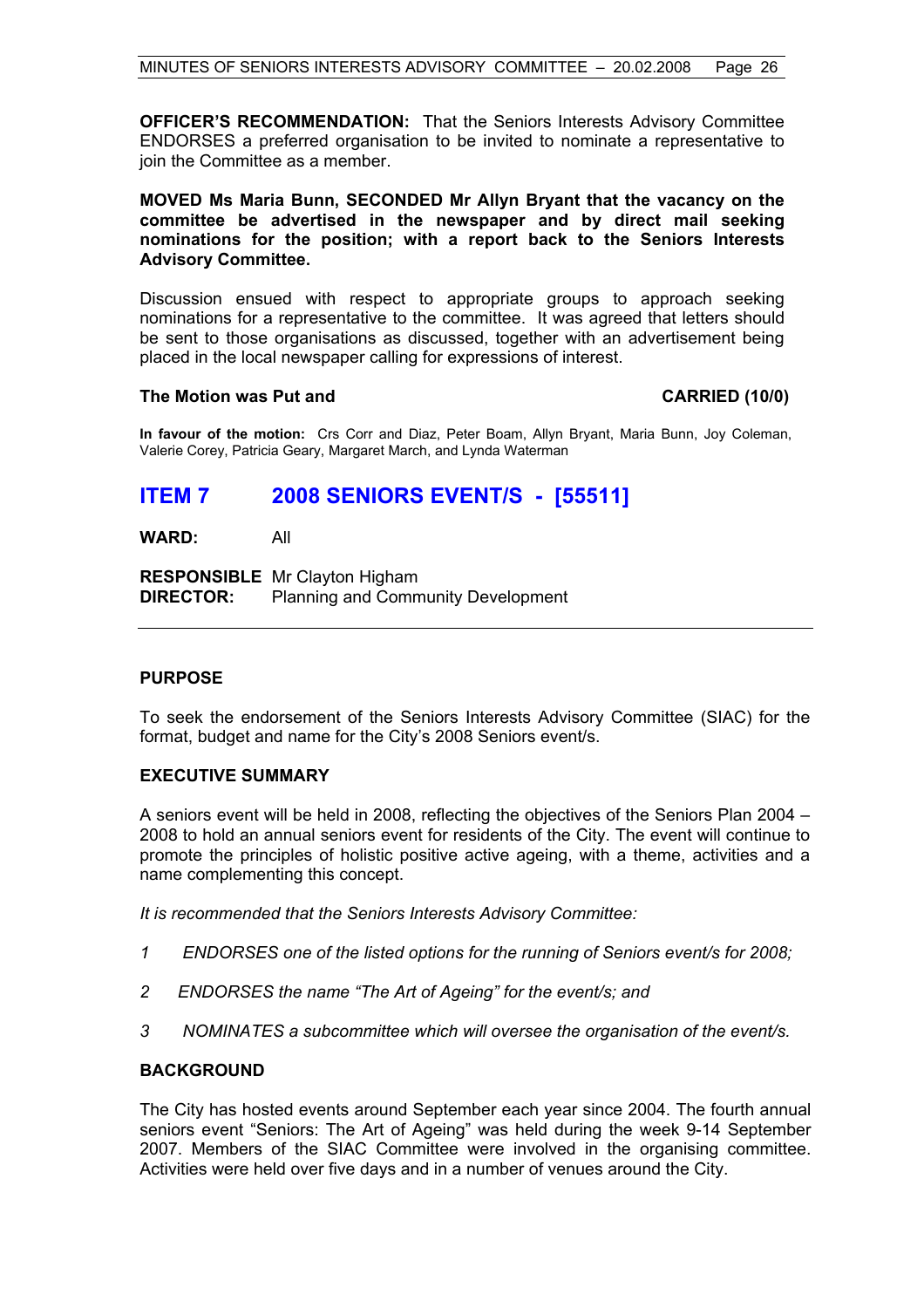An evaluation report has been provided as information for this SIAC meeting and will be used as a basis for making decisions about the 2008 event.

# **DETAILS**

It is proposed that the 2008 event will continue to promote the principles of positive active ageing, with a focus on forming collaborative relationships, promoting existing City programs as well as involving external stakeholders. As a result of discussions with the SIAC in 2007, however it proposed that the event be held on more occasions, each with fewer days, throughout the year.

| <b>Option</b> | <b>Description</b>                                                                  | <b>Advantages</b>                                                                                                                                                                                                                | <b>Disadvantages</b>                                                                                                                                                                                                                                                                  |
|---------------|-------------------------------------------------------------------------------------|----------------------------------------------------------------------------------------------------------------------------------------------------------------------------------------------------------------------------------|---------------------------------------------------------------------------------------------------------------------------------------------------------------------------------------------------------------------------------------------------------------------------------------|
| Option 1      | One five-day event in<br>September/October                                          | Higher profile<br>$\bullet$<br>Greater ability to<br>market event as<br>a whole                                                                                                                                                  | Resource<br>$\bullet$<br>intensive over a<br>longer period of<br>time<br>Many<br>seniors<br>$\bullet$<br>will only attend<br>a select one or<br>two morning<br>or<br>afternoon<br>оf<br>activities<br>that<br>interest<br>them<br>due to energy<br>levels or<br>prior<br>commitments. |
| Option 2      | Two x two-day event in May<br>and September                                         | More<br>$\bullet$<br>manageable<br>in<br>terms<br>of<br>staff<br>time<br>and<br>resources<br>Seniors<br>more<br>attend<br>likely to<br>two days than a<br>program of week-<br>long activities                                    | profile<br>Lesser<br>$\bullet$<br>from<br>а<br>marketing<br>perspective                                                                                                                                                                                                               |
| Option 3      | Four x one-day of activities<br>held in May, August,<br><b>October and December</b> | More<br>$\bullet$<br>manageable<br>in<br>of<br>staff<br>terms<br>time<br>and<br>resources<br>More<br>for<br>manageable<br>seniors<br>to<br>schedule<br>attendance<br>Gives seniors a<br>highlight event to<br>look forward<br>to | Decreased<br>$\bullet$<br>profile within the<br>broader<br>community                                                                                                                                                                                                                  |

Options for hosting of a seniors event or events are outlined below: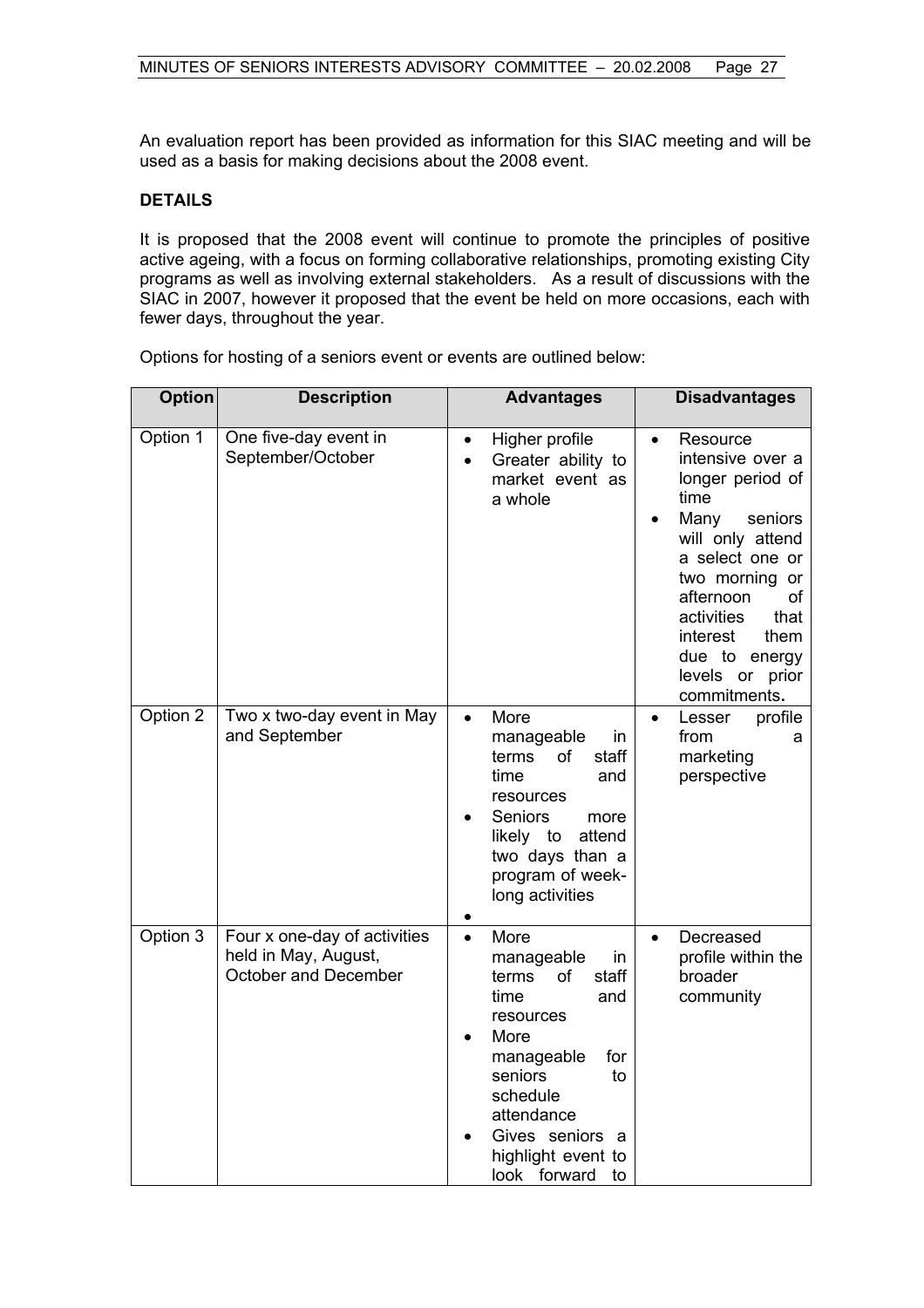|          |                                 |           | the<br>throughout<br>year<br>Strengthen<br>the<br>profile from<br>the<br>perspective<br>оf<br>the target market |                        |                                                                                                                          |
|----------|---------------------------------|-----------|-----------------------------------------------------------------------------------------------------------------|------------------------|--------------------------------------------------------------------------------------------------------------------------|
| Option 4 | Do not hold events or activitie | $\bullet$ | Save money and<br>staff time                                                                                    | $\bullet$<br>$\bullet$ | Does<br>not<br>comply with the<br>Seniors Plan<br>Seniors will lose<br>benefits<br>the<br>associated with<br>events held |

# **Budget**

The funds allocated in the 2007/08 budget will be expended in full for a five-day event or distributed evenly over a number of days if the event is offered in accordance with one of the options outlined in the table above.

# **Suggested Name for 2008 Seniors Event**

The "Art of Ageing" name was positively received last year, it is proposed the City retains this brand for the series of Senior's events into the future, this will increase brand recognition of the City's Seniors events within the community.

Consistency is an important element to building ownership, trust and recognition within the community to expect quality events.

Keeping the name consistent will not limit the City in terms of flexibility in programming.

# **Link to Strategic Plan:**

The seniors' event is linked to the current Strategic Plan through the outcomes, objectives and strategies under the Key Focus Area – Community Wellbeing.

# **Budget Implications:**

\$7,600 was allocated in the 2007/2008 budget to enable the City to host a seniors event.

Further planning will be undertaken and will form part of a budget submission for the 2008/2009 budget.

# **COMMENT**

The City's seniors events provide excellent opportunities for the City and includes opportunities to engage with seniors in the community through the provision of events and activities which promote positive active ageing and wellbeing; facilitating connections, links and relationships with the community; and enabling the development and building of collaborative partnerships with groups, agencies, and service providers.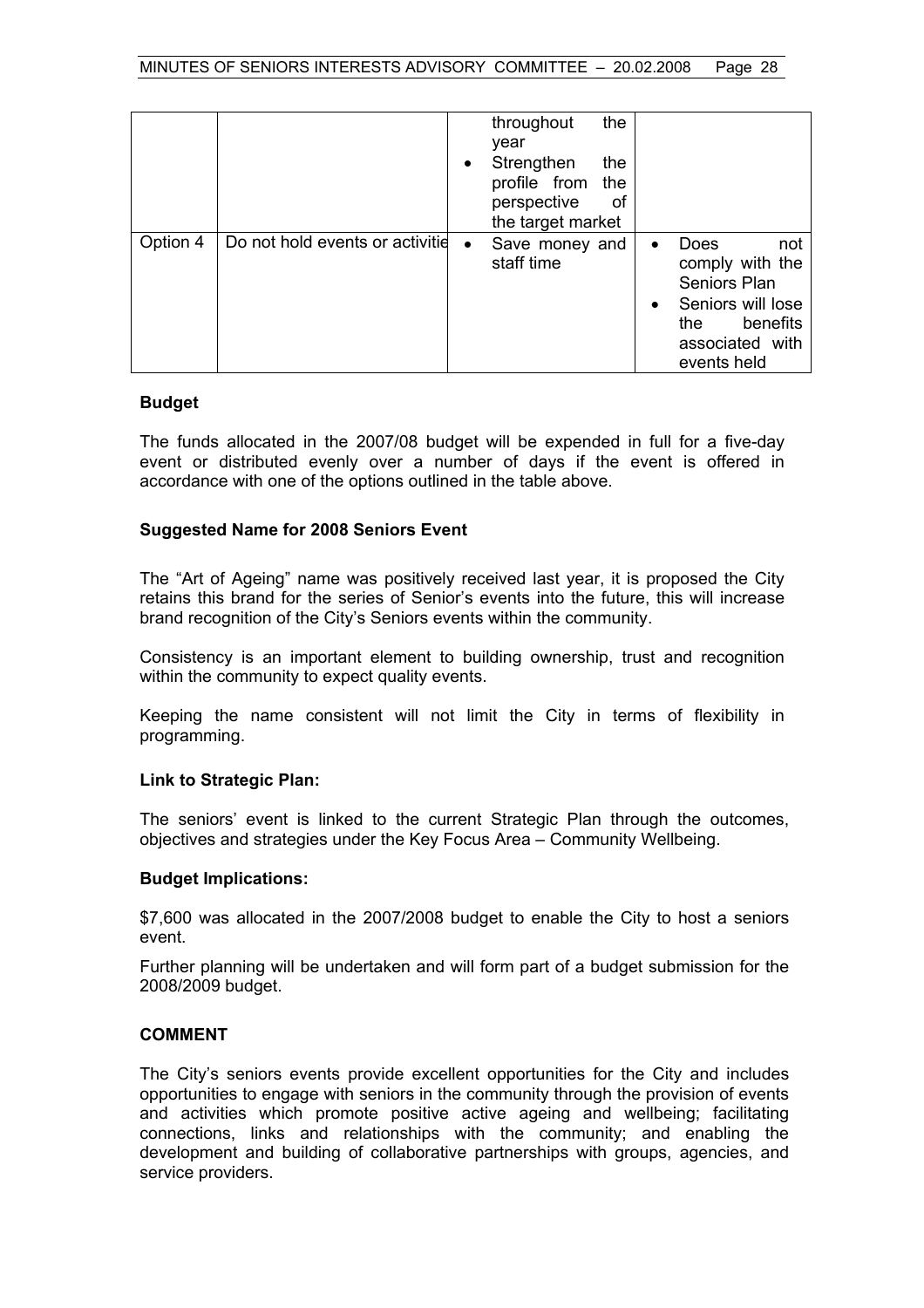Having considered the advantages and disadvantages, Option 3 is recommended.

# **ATTACHMENTS**

Nil.

# **VOTING REQUIREMENTS**

Simple Majority.

**OFFICER'S RECOMMENDATION:** That the Seniors Interests Advisory Committee:

- 1 ENDORSES one of the listed options for the running of Seniors event/s for 2008';
- 2 ENDORSES the name "The Art of Ageing" for the event/s; and
- 3 NOMINATES a subcommittee which will oversee the organisation of the event/s.

Discussion ensued in relation to the most appropriate Option for the staging of events for seniors during the 2008 calendar year and how best these events could be marketed in the community.

# **MOVED Mr Allyn Bryant, SECONDED Mr Peter Boam that the Seniors Interests Advisory Committee ENDORSES the modification of Option 3 (4 X 2 ½ days) for the running of seniors events for 2008.**

# The Motion was Put and **CARRIED** (10/0)

**In favour of the motion:** Crs Corr and Diaz, Peter Boam, Allyn Bryant, Maria Bunn, Joy Coleman, Valerie Corey, Patricia Geary, Margaret March, and Lynda Waterman

**MOVED Ms Patricia Geary, SECONDED Ms Joy Coleman that the Seniors Interests Advisory Committee ENDORSES the name "The Art of Ageing" for the events.** 

# **The Motion was Put and CARRIED (10/0)**

**In favour of the motion:** Crs Corr and Diaz, Peter Boam, Allyn Bryant, Maria Bunn, Joy Coleman, Valerie Corey, Patricia Geary, Margaret March, and Lynda Waterman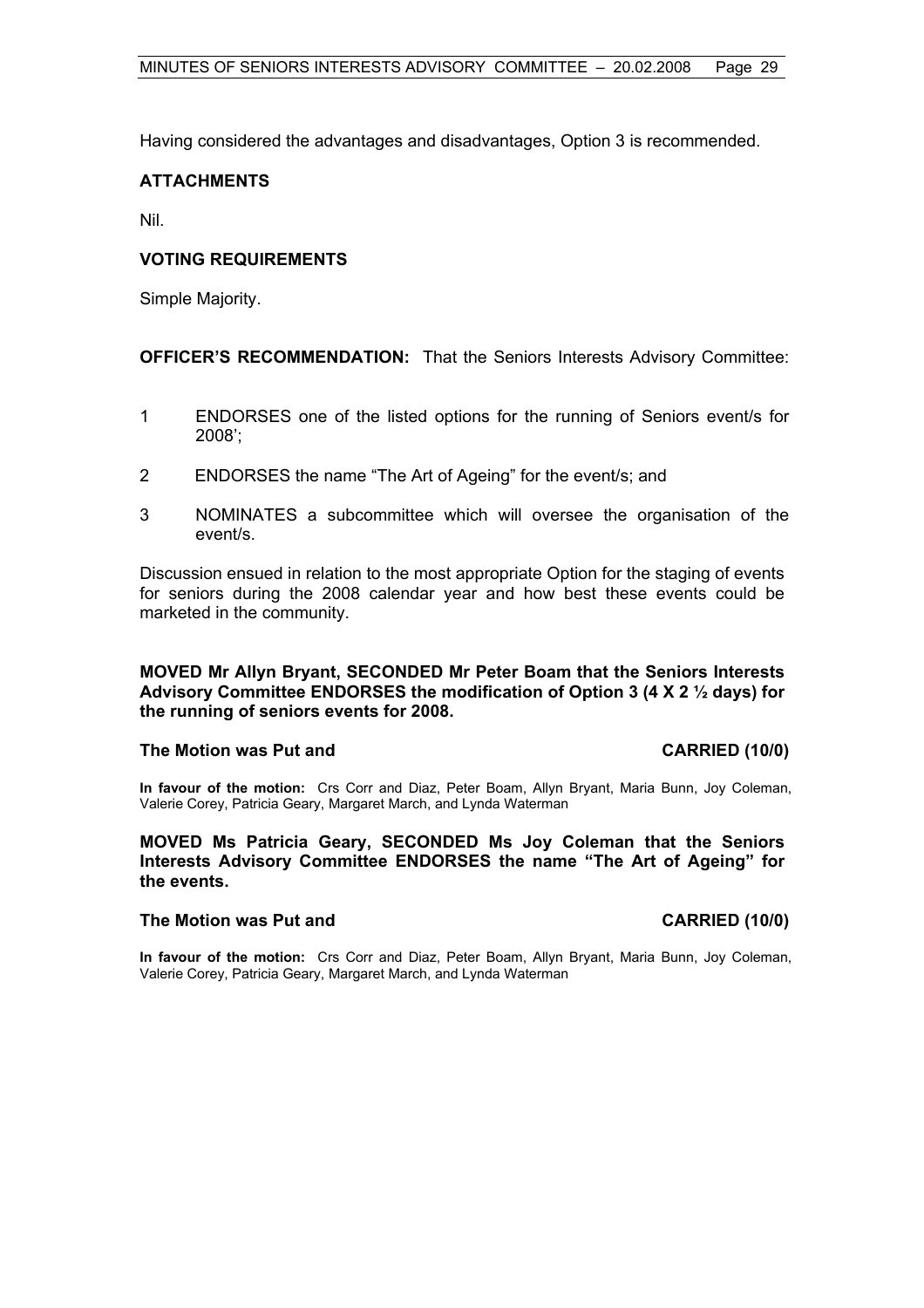**MOVED Ms Patricia Geary, SECONDED Ms Joy Coleman that the Seniors Interests Advisory Committee NOMINATES the following Committee members to oversee the organisation of the event/s:** 

> **Ms Maria Bunn Mr Peter Boam Ms Joy Coleman Ms Valerie Corey Ms Patricia Geary Ms Lynda Waterman**

#### **The Motion was Put and CARRIED (10/0)**

**In favour of the motion:** Crs Corr and Diaz, Peter Boam, Allyn Bryant, Maria Bunn, Joy Coleman, Valerie Corey, Patricia Geary, Margaret March, and Lynda Waterman

# **ITEM 8 WORLD ELDER ABUSE AWARENESS DAY [55511]**

**WARD:** All

| <b>RESPONSIBLE</b> | Mr Clayton Higham                           |
|--------------------|---------------------------------------------|
| <b>DIRECTOR:</b>   | Director Planning and Community Development |

# **PURPOSE**

To provide information to the Seniors Interests Advisory Committee about World Elder Abuse Awareness Day for its consideration.

#### **EXECUTIVE SUMMARY**

World Elder Abuse Awareness Day is an international event to promote awareness of the recognition and prevention of abuse to older adults. The awareness day is conducted on 15 June each year with the aim of raising awareness in communities.

*"It is recommended that the Seniors Interests Advisory Committee CONSIDERS ways in which it can incorporate activities into its program of seniors events and promote awareness of elder abuse on 15 June 2008."* 

#### **BACKGROUND**

Older people have the right to live in a safe environment and not be fearful that they will be abused, neglected or taken advantage of because of their age. Elder Abuse can be physical, psychological, financial or result due to neglect. Elder Abuse can go unreported because it is often carried out by family members and the older person is vulnerable to potential repercussions if a report is made.

The City created an Elder Abuse Network in 2000 and the group continues to be active. The Network was the first of its kind in Western Australia and was the forerunner to the formation of a state government group known as the Alliance for the Prevention of Elder Abuse WA (APEA-WA). The alliance promotes a whole-of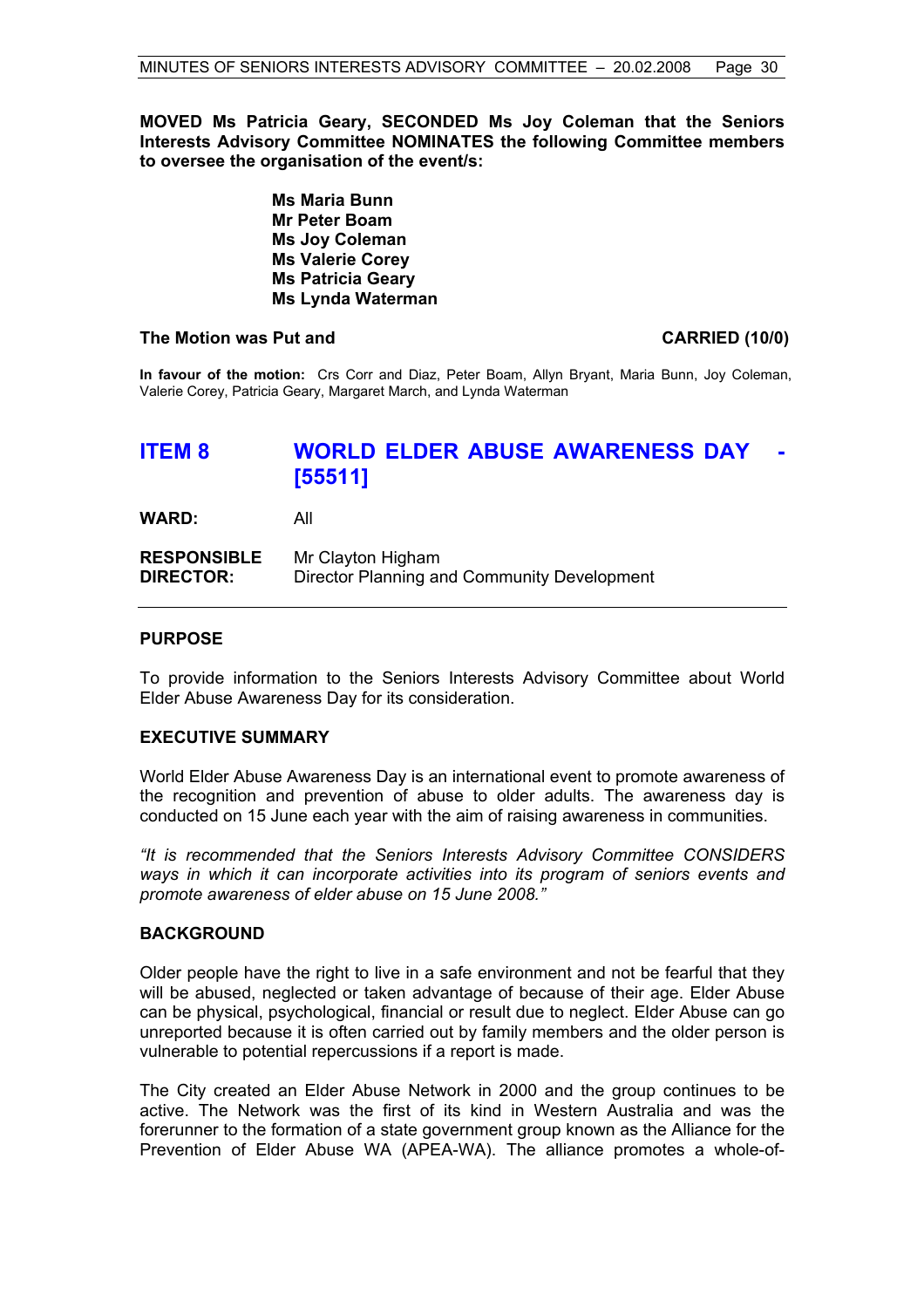government policy framework that values older people and supports the rights of older people.

World Elder Abuse Awareness day is for raising awareness of the mistreatment of older adults and the need to take appropriate action. Organisations throughout the world participate in a variety of ways with the primary objective of providing information about the types of abuse and the resources available to people when they want help.

# **DETAILS**

In order to promote awareness, organisations are encouraged to –

- Hold a ceremony
- Support a declaration or proclamation
- Present an award
- Join or form a group
- Host a workshop of conference
- Host a lecture or debate
- Submit an article or letter to the editor
- Use a quote or develop a slogan
- Hold a community event
- Create a display or mural
- Produce an artwork

The SIAC could choose one of these options and incorporate it into its program of events for seniors for 2008.

# **Link to Strategic Plan:**

The provision of services, events and activities by the City is linked to the current Strategic Plan through the outcomes, objectives and strategies under the Key Focus Area – Community Wellbeing.

# **Financial/Budget Implications:**

There are funds allocated in the City's budget for the implementation of seniors events throughout the year. If the World Awareness Day is incorporated into the program of seniors events costs be expended from this allocation.

# **COMMENT**

The City is well-placed to take some action for Elder Abuse awareness through the work of the SIAC, the program of events for seniors or the review of the Seniors Plan.

# **ATTACHMENTS**

Attachment 1 World Elder Abuse Awareness Day Brochure

# **VOTING REQUIREMENTS**

Simple Majority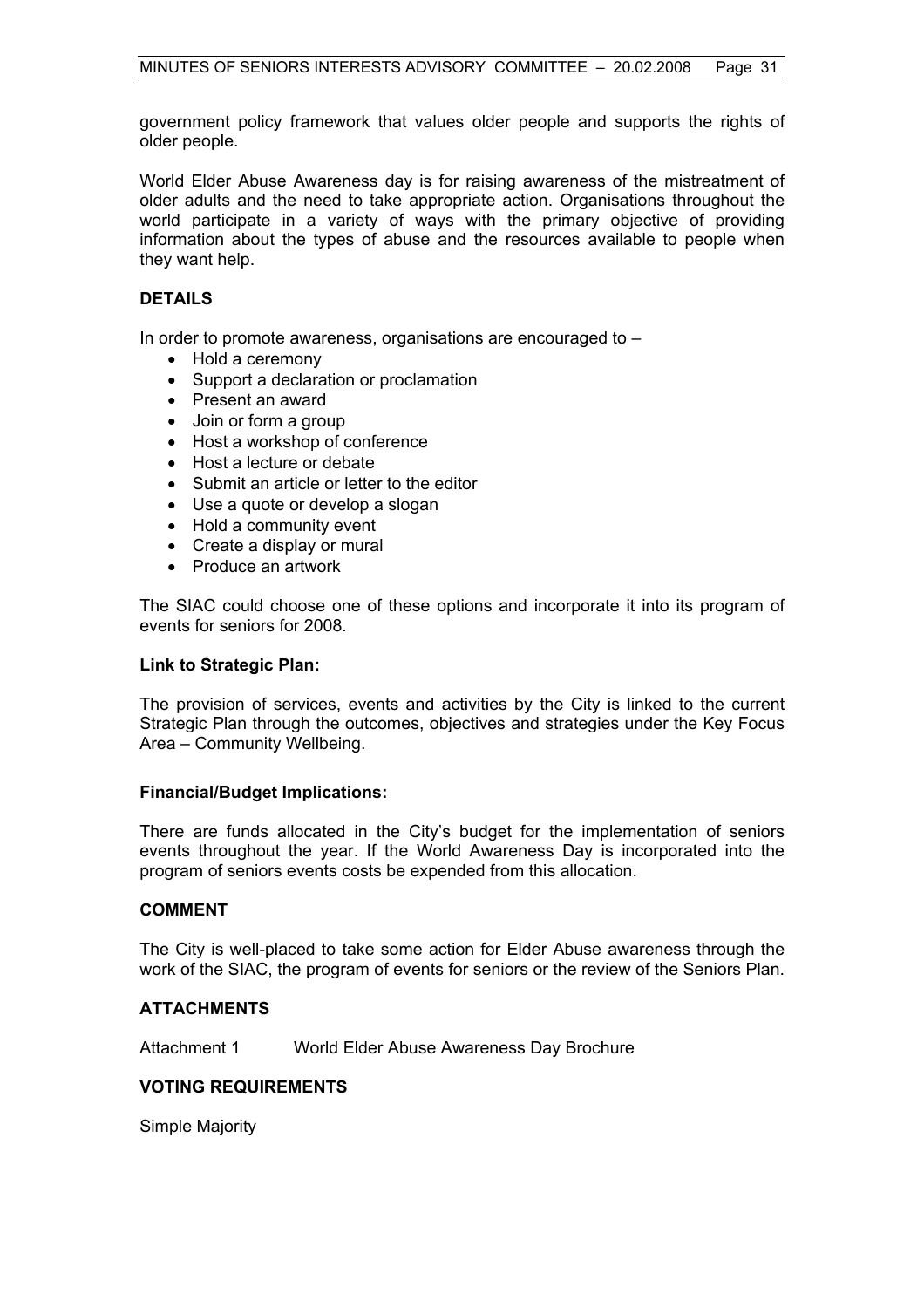**OFFICER'S RECOMMENDATION:** That the Seniors Interests Advisory Committee CONSIDERS ways in which it could contribute to World Elder Abuse Awareness day on 15 June 2008.

# **MOVED Ms Maria Bunn, SECONDED Ms Lynda Waterman that the Seniors Interests Advisory Committee RECOMMENDS that a Forum be held to inform interest groups and persons on the issues surrounding World Elders Abuse Awareness Day.**

Discussion ensued in relation to methods of distributing information with regard to abuse of the elderly in the community, which would include the appropriate agencies to approach to seek help in addressing this issue.

# **The Motion was Put and CARRIED (10/0)**

**In favour of the motion:** Crs Corr and Diaz, Peter Boam, Allyn Bryant, Maria Bunn, Joy Coleman, Valerie Corey, Patricia Geary, Margaret March, and Lynda Waterman

*Appendix 3 refers* 

# **ITEM 9 NEIGHBOUR DAY - [55511]**

**WARD:** All

**RESPONSIBLE** Mr Clayton Higham **DIRECTOR:** Planning and Community Development

# **PURPOSE**

To provide information to the Seniors Interests Advisory Committee (SIAC) about Neighbour Day and to consider how the concept could be supported by the City.

# **EXECUTIVE SUMMARY**

The Office of Seniors Interests and Volunteering lead a "Neighbour Day" in the last week in March each year. The aim is to encourage people to develop a greater sense of community caring, looking after the vulnerable and isolated – especially those who are growing older and living alone.

The concept can be easily promoted by word-of-mouth and in local newspapers and does not cost money to implement. It relies on people taking action and developing ongoing interactions with their neighbours.

*"It is recommended that the Seniors Interests Advisory Committee SUPPORTS the City's participation in the promotion of Neighbour Day."* 

# **BACKGROUND**

In 2007, the SIAC discussed the issue of Social Isolation of Seniors. Officers have been researching ways in which the City can reduce isolation and make a difference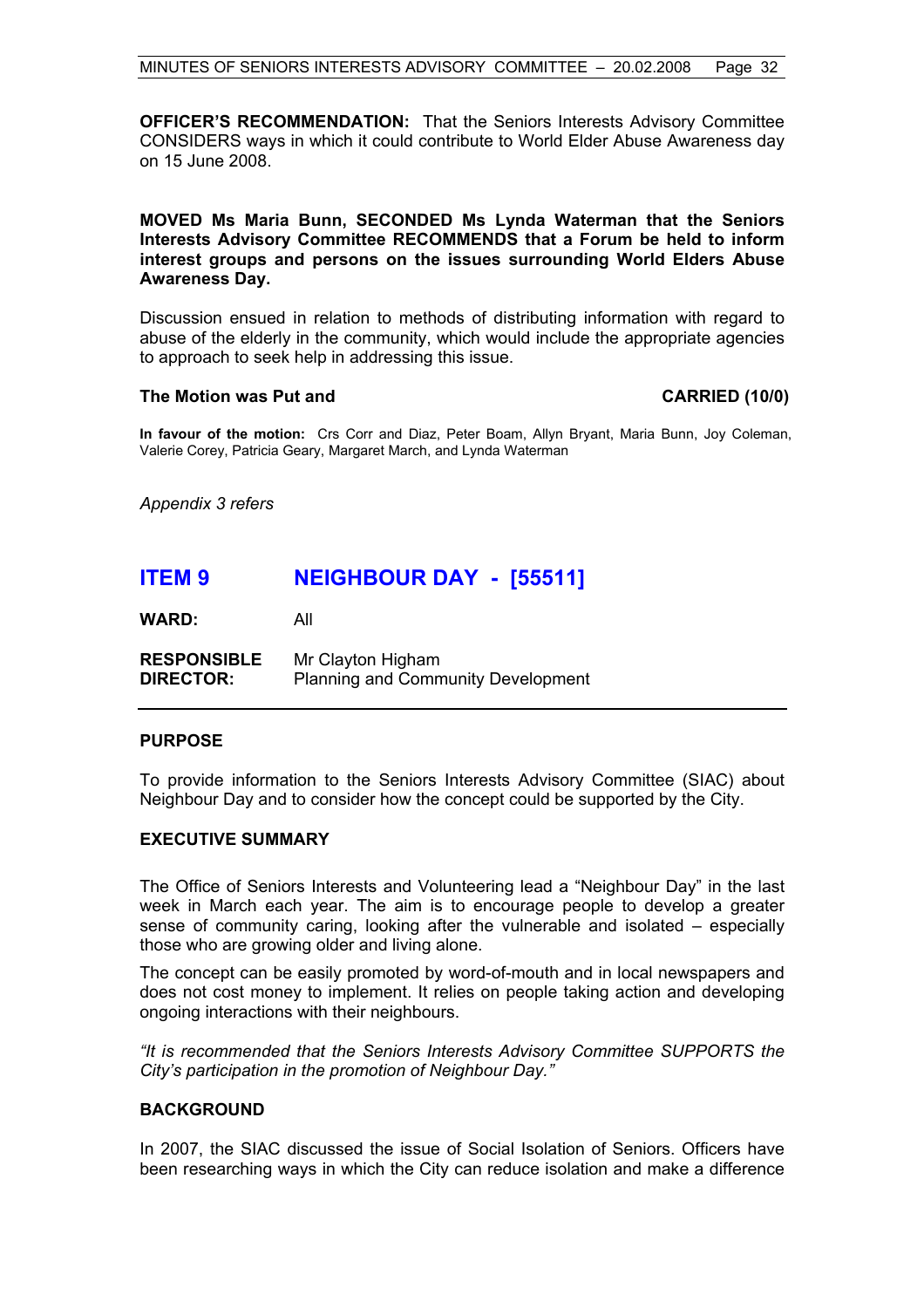in the lives of the residents. The concept of Neighbour Day is simple and effective. People are encouraged to make contact with their neighbours, get to know them and keep an eye out for those who are living on their own, in their senior years or noticeably isolated.

The City can contribute to reducing the isolation of seniors, simply by promoting the concept and encouraging people to participate in their neighbourhoods. The concept could be listed as an objective in the revised Seniors Plan, thus ensuring it is implemented.

# **DETAILS**

Neighbour Day can be promoted leading up to the last day in March and the concept then prompted in various ways throughout the year. Once people have made contact with their neighbours, there is potential for long-lasting relationships to develop. The Neighbour Day concept encourages people to consider taking the following actions –

- Hold a street party or get-together in the local park for the whole community this could be a breakfast, picnic lunch or family fun day.
- Organise a group tour activity, such as a visit to a winery, historical place of interest or eco tour.
- Hold a group activity to clean up their suburb or street.
- Take the time to knock on a neighbour's door and say 'hello'
- Be welcoming if someone new moves into the neighbourhood, make that first move to welcome them and make them feel included.
- Organise a get-together; inviting neighbours to their house for an afternoon tea or BBQ could be the start of a regular social network. Find out their neighbours' favourite activities and hobbies.
- Offer their services would the neighbour like a little assistance in the garden, some help with the weekly shopping, or even someone to keep an eye on the house while they are away?
- Organise a Neighbourhood Watch scheme this helps to foster unity and a sense of safety.

# **Link to Strategic Plan:**

The seniors' event is directly linked to the following key focus areas of the City's Strategic Plan.

Community Wellbeing

Outcome:

The City of Joondalup is recognised as a community that values and facilitates Lifelong Learning.

# Objective 1.1:

To develop, provide and promote a diverse range of lifelong learning opportunities.

# Outcome:

The City of Joondalup provides social opportunities that meet community needs.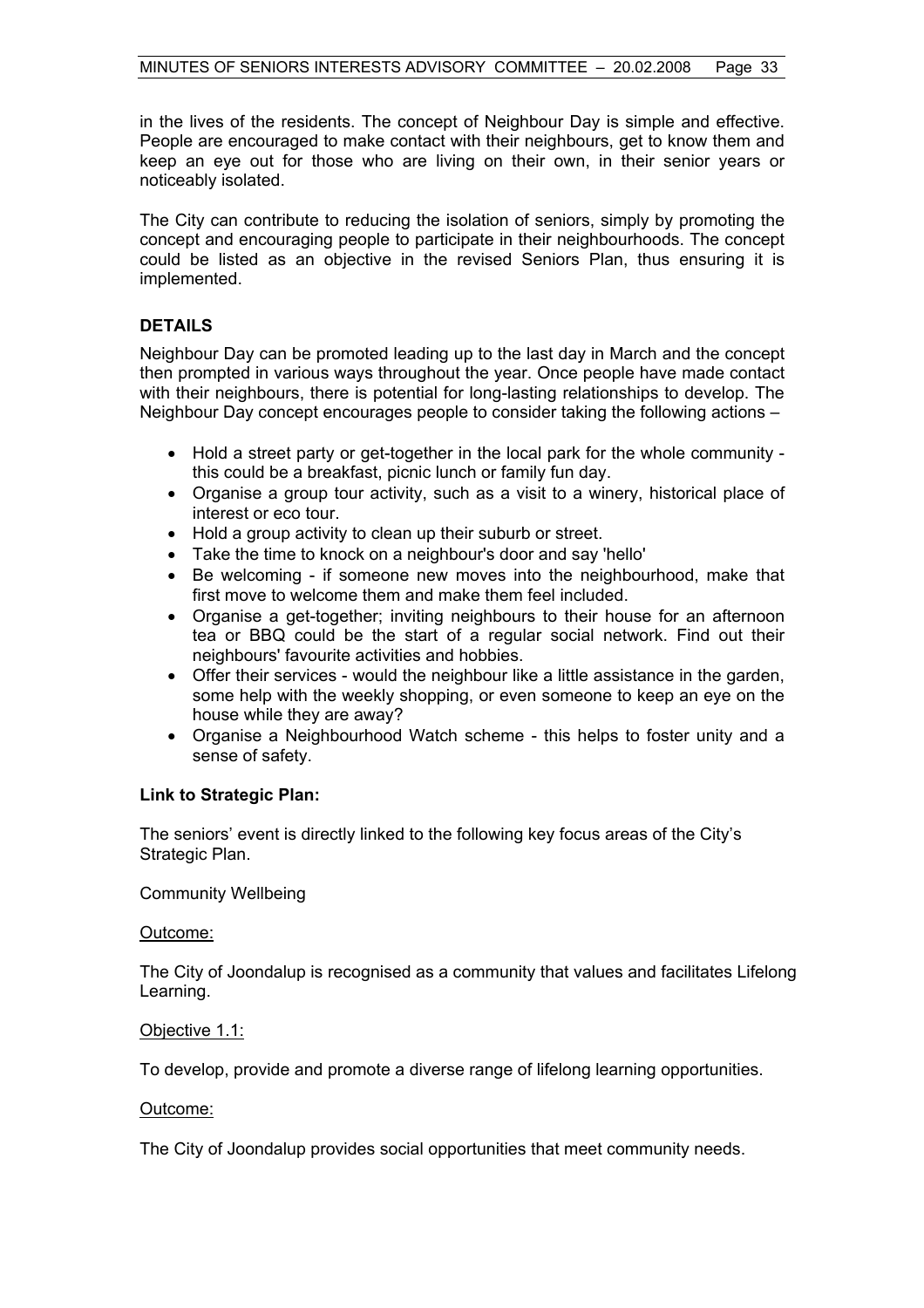# Objective 1.3:

To continue to provide services that meet changing needs of a diverse and growing community.

# Strategy 1.3.1:

Provide leisure and recreational activities aligned to community expectations, incorporating innovative opportunities for today's environment.

#### Strategy 1.3.2:

Provide quality of life opportunities for all community members.

# **Financial/Budget Implications:**

There are funds allocated in the City's budget for the implementation of key objectives of the Seniors Plan. Other methods of promoting the concept are word-ofmouth and inclusion in newsletters published by organisations which provide services to seniors. There is no cost associated with the latter two methods of promotion.

#### **COMMENT**

The Neighbour Day concept is simple and cost effective. If people in the community take it on board and look out for a neighbour, the potential for reduction of isolation of seniors could be significant.

#### **ATTACHMENTS**

Attachment 1 Neighbour Day brochure 2007

# **VOTING REQUIREMENTS**

Simple Majority

**MOVED Ms Lynda Waterman, SECONDED Ms Margaret March that the Seniors Interests Advisory Committee SUPPORTS the City's participation in the promotion of Neighbour Day.** 

Discussion ensued.

#### **The Motion was Put and CARRIED (10/0)**

**In favour of the motion:** Crs Corr and Diaz, Peter Boam, Allyn Bryant, Maria Bunn, Joy Coleman, Valerie Corey, Patricia Geary, Margaret March, and Lynda Waterman

*Appendix 4 refers*

# **MOTIONS OF WHICH PREVIOUS NOTICE HAS BEEN GIVEN**

Nil.